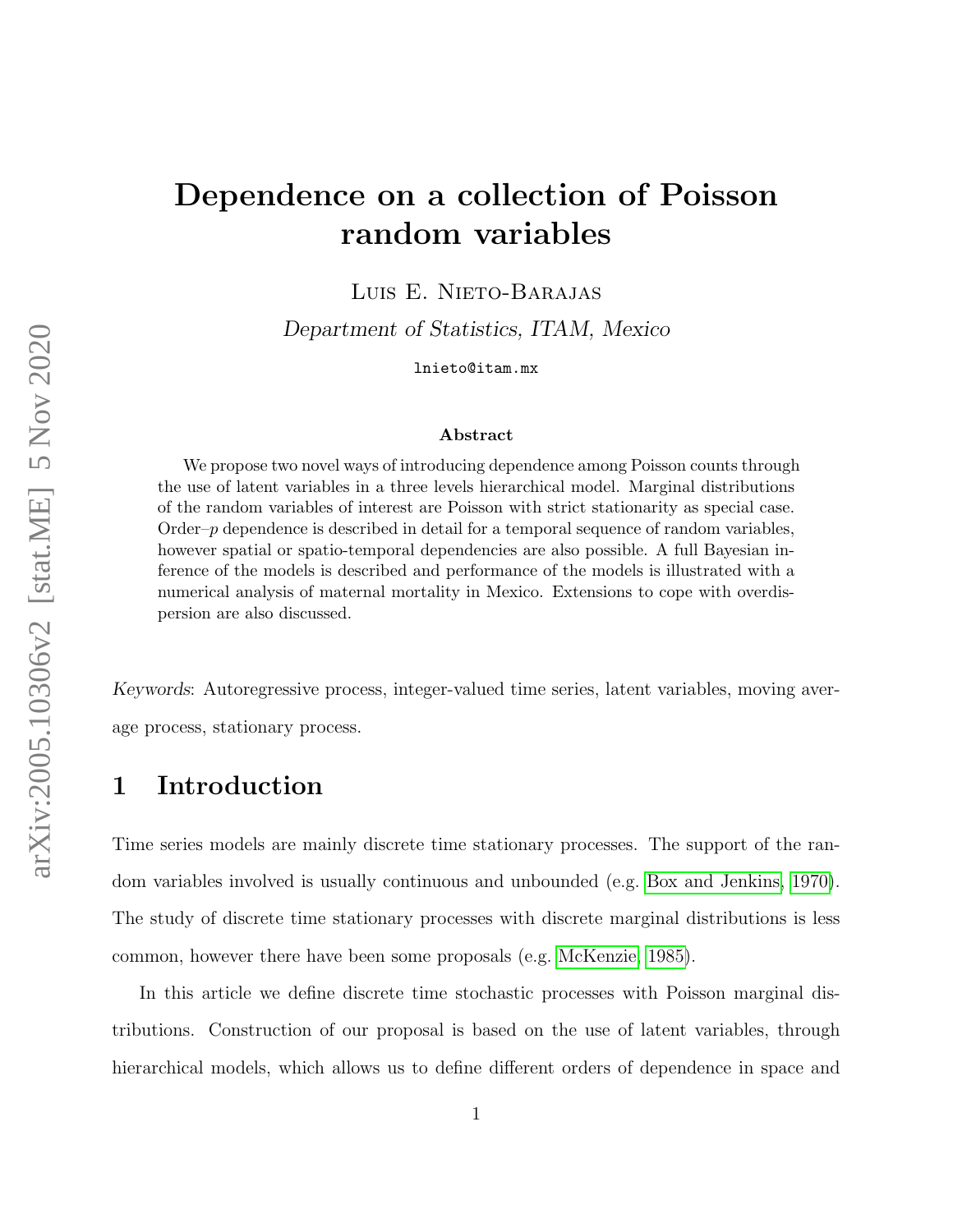time. Overdispersion is possible to handle by a straightforward generalisation, defining negative binomial marginal distributions.

Before we proceed we introduce some notation:  $\text{Ber}(\alpha)$  denotes a Bernoulli distribution with success probability  $\alpha$ ;  $\text{Bin}(n, \alpha)$  denotes a binomial distribution with n Bernoulli trials and success probability  $\alpha$ ; Po( $\mu$ ) denotes a Poisson distribution with mean (rate)  $\mu$ ; N( $\mu$ ,  $\tau$ ) denotes a normal distribution with mean  $\mu$  and precision  $\tau$ ; Mul $(n, \alpha)$  denotes a multinomial distribution with n number of trials and vector of probabilities  $\alpha$ . In general, we will add an argument upfront to denote the corresponding density, e.g.  $\text{Ber}(x \mid \alpha)$  denotes a Bernoulli density evaluated at x.

The main building block of our proposal is:

$$
X \sim \text{Po}(\mu) \text{ and } Y \mid X = x \sim \text{Bin}(x, \alpha)
$$
  

$$
\iff
$$
  

$$
Y \sim \text{Po}(\mu \alpha) \text{ and } X - y \mid Y = y \sim \text{Po}(\mu(1 - \alpha)).
$$
 (1)

This result [\(1\)](#page-1-0) is straightforward to prove by using probability calculus.

One of the first proposals in the literature is the integer-valued first order autoregressive process, INAR(1), which for a process  $\{X_t\}$  is defined as [\(McKenzie, 1985;](#page-18-0) [Al-Osh and](#page-17-1) [Alzaid, 1987\)](#page-17-1)

<span id="page-1-1"></span><span id="page-1-0"></span>
$$
X_t = \alpha \circ X_{t-1} + \epsilon_t,\tag{2}
$$

where "∘" denotes the binomial thinning operator defined as  $\alpha \circ X = \sum_{j=1}^{X} B_j$  with  $B_j \stackrel{\text{iid}}{\sim}$ Ber( $\alpha$ ). In other words  $\alpha \circ X \mid X = x \sim \text{Bin}(x, \alpha)$ . If we denote  $Y_t \equiv \alpha \circ X_{t-1}$  in [\(2\)](#page-1-1), then  $Y_t \mid X_{t-1} = x_{t-1} \sim \text{Bin}(x_{t-1}, \alpha)$ . Moreover, if the innovations are Poisson distributed,  $\epsilon_t \sim Po(\mu(1-\alpha))$ , then  $X_t - y_t \mid Y_t = y_t \sim Po(\mu(1-\alpha))$ . Thus if  $X_{t-1} \sim Po(\mu)$ , re-sult [\(1\)](#page-1-0) implies that marginally  $X_t \sim Po(\mu)$ . In summary, if  $X_0 \sim Po(\mu)$  and  $\{\epsilon_t\}$  is a sequence of i.i.d. Po( $\mu(1-\alpha)$ ), then  $\{X_t\}$  is a stationary process with Po( $\mu$ ) marginal distributions. The autocorrelation function of [\(2\)](#page-1-1) can be obtained analytically and has the form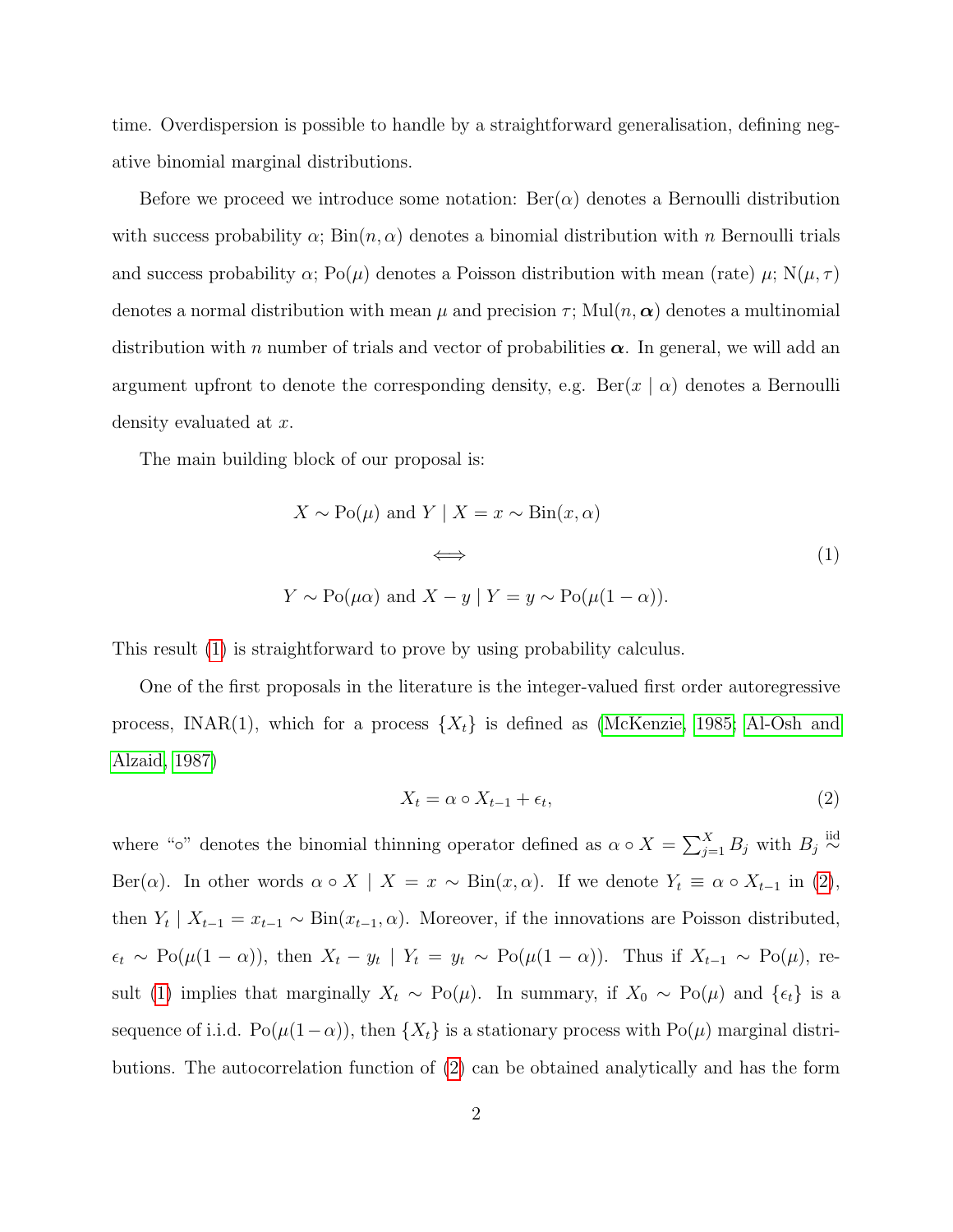$Corr(X_t, X_{t+s}) = \rho(s) = \alpha^s$  for  $s \geq 0$  [\(McKenzie, 1985\)](#page-18-0).

Later, [McKenzie](#page-18-1) [\(1988\)](#page-18-1) generalized the INAR(1) process to the ARMA type. For instance, the Poisson  $MA(q)$  process is defined as

<span id="page-2-0"></span>
$$
X_t = Z_t + \beta_1 \circ Z_{t-1} + \dots + \beta_q \circ Z_{t-q},\tag{3}
$$

where  $\beta_i \in (0,1)$  for all i, and  $Z_t \stackrel{\text{ind}}{\sim} Po(\mu/\beta)$  with  $\beta = \sum_{i=0}^q \beta_i$  and  $\beta_0 = 1$ . Denoting by  $Y_i = \beta_i \circ Z_{t-i}$  then  $Y_i \mid Z_{t-i} = z_{t-i} \sim Bin(z_{t-i}, \beta_i)$ , and from [\(1\)](#page-1-0),  $Y_i \stackrel{\text{ind}}{\sim} Po(\mu \beta_i / \beta)$  marginally. Now, using the additive property of independent Poisson random variables, it becomes that  $X_t \sim Po(\mu)$ . The autocorrelation function of [\(3\)](#page-2-0) is given by  $\rho(s) = \sum_{i=0}^{q-s} \beta_i \beta_{i+s} / \sum_{i=0}^{q} \beta_i$  for  $s \leq q$ , and zero otherwise.

Another generalization of INAR(1) process is that of [Alzaid and Al-Osh](#page-17-2) [\(1990\)](#page-17-2), who proposed the INAR(p) process as follows

<span id="page-2-1"></span>
$$
X_t = \sum_{i=1}^p \alpha_i \circ X_{t-i} + \epsilon_t,
$$
\n<sup>(4)</sup>

where  $\alpha_i > 0$  for all i with  $\sum_{i=1}^p \alpha_i < 1$ , and the conditional distribution of the vector  $(\alpha_1 \circ X_t, \alpha_2 \circ X_t, \ldots, \alpha_p \circ X_t) \mid X_t = x_t \sim \text{Mul}(x_t, \alpha)$  with  $\alpha = (\alpha_1, \alpha_2, \ldots, \alpha_p)$ . Even if the distribution for the innovations  $\epsilon_t$  in [\(4\)](#page-2-1) is Poisson, the marginal distribution of  $X_t$  is not Poisson.

More recent approaches considered generalized linear models, where  $X_t$  is assumed Poisson distributed with mean  $\mu_t$ . The intensity  $\mu_t$  (or  $\log \mu_t$ ) is further regressed on lagged values  $X_{t-i}$  (or log  $X_{t-i}$ ) and  $\mu_{t-i}$  (or log  $\mu_{t-i}$ ), for positive integer i, producing what are called integer GARCH models [\(Fokianos and Kedem, 2004;](#page-17-3) [Fokianos et al., 2009\)](#page-17-4). [Chen and](#page-17-5) [Lee](#page-17-5) [\(2016\)](#page-17-5) also work with generalized Poisson autoregressive models but with a switching mechanism and with zero-inflation, and [Chen and Lee](#page-17-6) [\(2017\)](#page-17-6) further propose a causality test for the same type of models. As proved by [Ferland et al.](#page-17-7) [\(2006\)](#page-17-7) these models are second order stationary under some conditions, but the marginal distribution is not Poisson.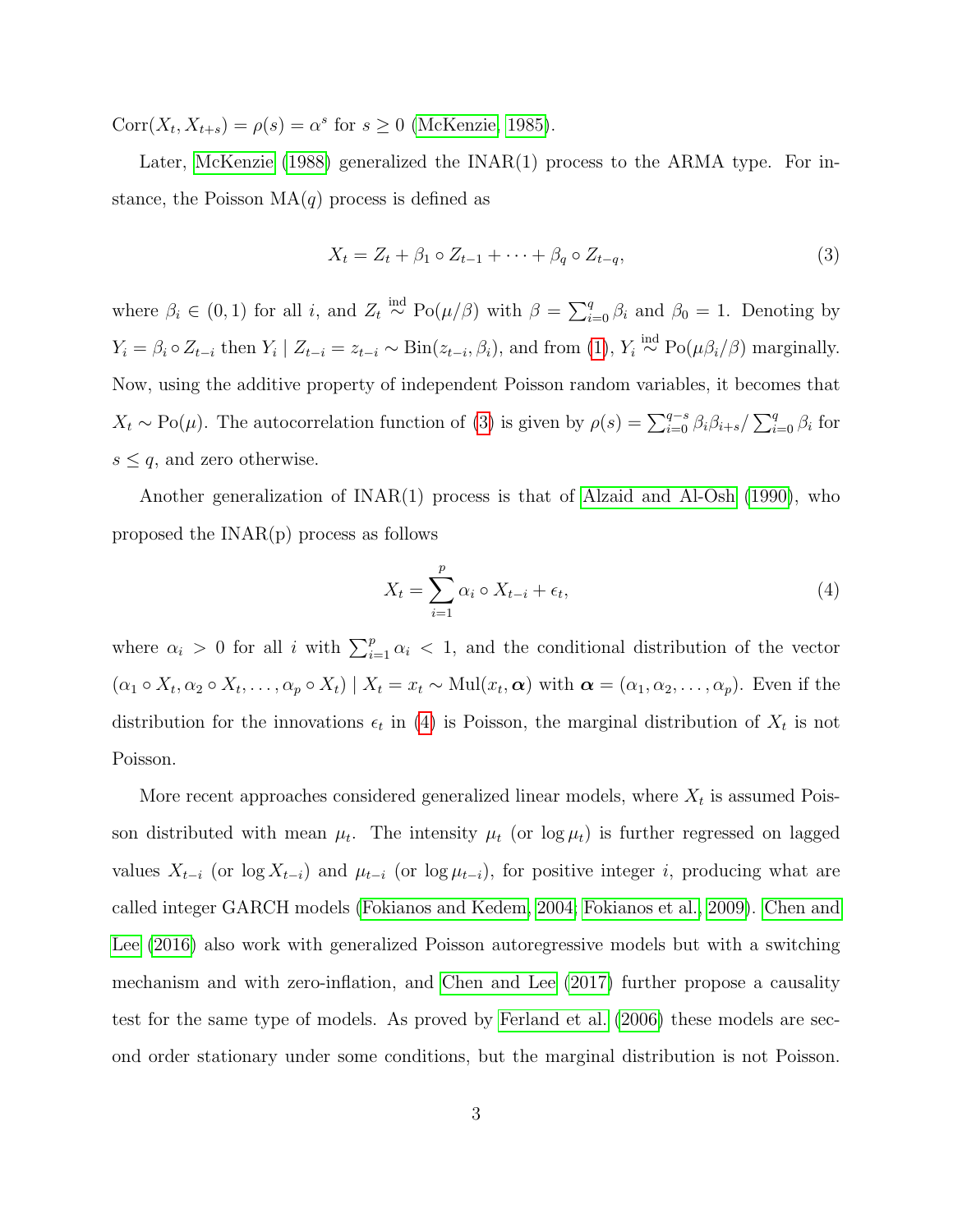This is not a problem, but sometimes a desirable feature for strict stationarity in time series analysis. A summary of the state of the art integer-valued models can be found in [Davis et](#page-17-8) [al.](#page-17-8) [\(2016\)](#page-17-8).

The description of the rest of the paper is as follows: In Section [2](#page-3-0) we describe the construction of two dependent Poisson sequences in time and characterise its marginal distribution and correlation induced. Bayesian inference of model parameters is described in Section [3.](#page-8-0) Section [4](#page-9-0) reports a numerical study of integer-valued time series of maternal mortality in Mexico. Section [5](#page-12-0) presents some extensions to more general dependencies, as seasonal, periodic and spatial. We conclude with some remarks in Section [6,](#page-14-0) where we also discuss the generalisation to negative binomial marginal distributions.

# <span id="page-3-0"></span>2 Temporal dependence

Let  $\{X_t\}_{t\in\mathbb{N}}$  be a stochastic process indexed by  $t \in \mathbb{N}$ , where  $\mathbb{N} = \{1, 2, ...\}$  denotes the set of natural numbers. For each t we require a set of two latent variables, say  $(Y_t, W_t)$ , and define a three level hierarchical model to induce a temporal dependence of order  $p \geq 0$ . Additionally,  $Y_t$  and  $W_t$  will exist for  $t \in \mathbb{T}$  with  $\mathbb{T} = \{1-p, -p, -p+1 \dots\}$ . Let  $\mathbf{Y} = \{Y_t\}_{t \in \mathbb{T}}$ and  $\mathbf{W} = \{W_t\}_{t \in \mathbb{T}}$ . We propose two ways of defining dependence among the  $X_t$ 's by either, linking the variables of the second level with those of the third level across times (type A), or linking the variables of the first level to those of the second level across times (type B). Figure [1](#page-4-0) illustrates these two types, where the dependence shown is of order  $p = 1$ .

In general, the  $W_t$ 's will be independent Poisson random variables and the  $Y_t$ 's will be a binomial thinning of the  $W_t$ 's.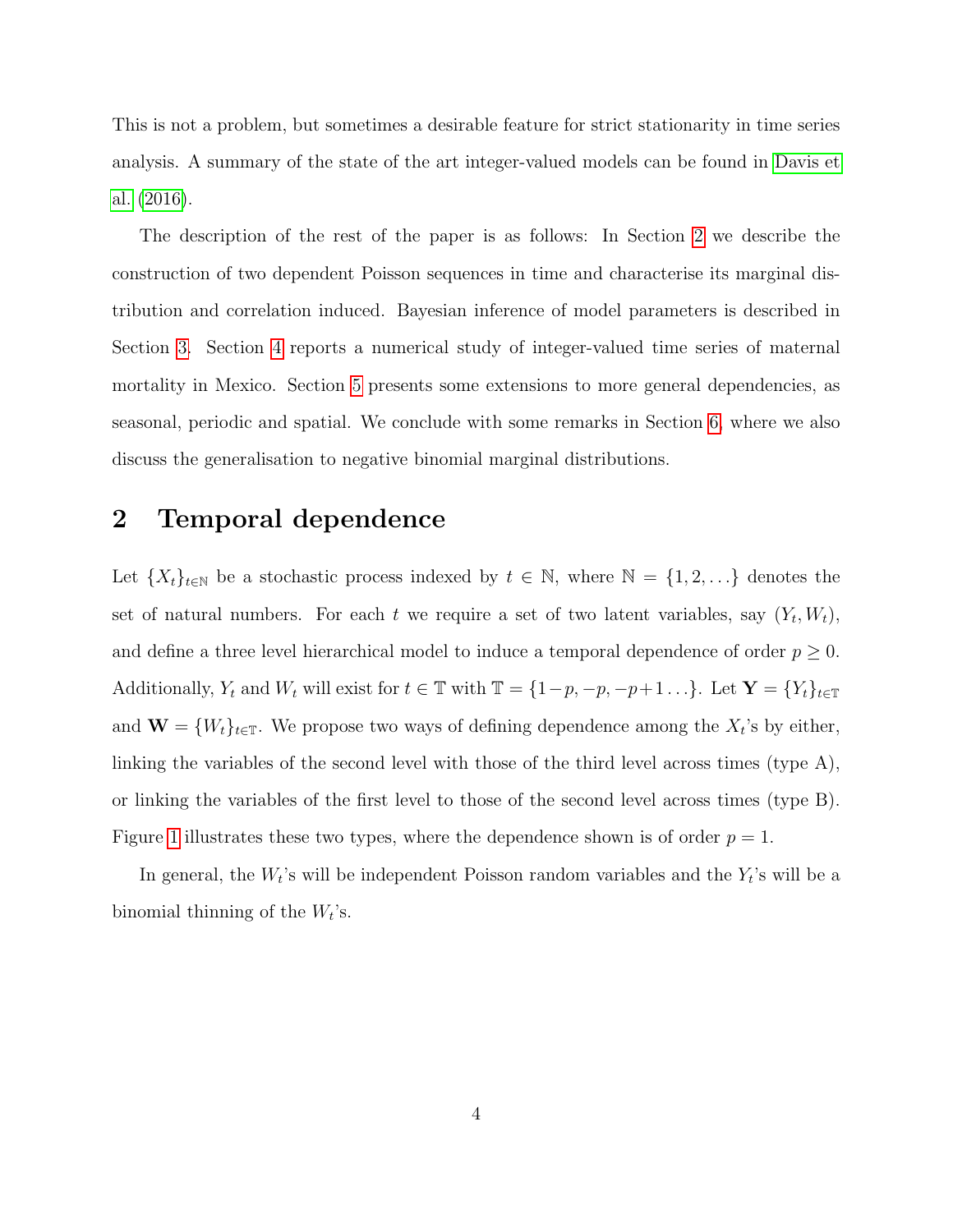<span id="page-4-0"></span>

Figure 1: Graphical representation of temporal dependence of order  $p = 1$ . Type A (left), type B (right).

#### 2.1 Type A dependence

The stochastic process  $\{X_t\}_{t\in\mathbb{N}}$  is defined through the latent processes  $\{Y_t\}_{t\in\mathbb{T}}$  and  $\{W_t\}_{t\in\mathbb{T}}$ , whose hierarchical representation is given by

<span id="page-4-1"></span>
$$
W_t \stackrel{\text{iid}}{\sim} \text{Po}(\mu),
$$
  

$$
Y_t | W_t = w_t \stackrel{\text{ind}}{\sim} \text{Bin}(w_t, \alpha_t),
$$
  

$$
X_t - \sum_{i=0}^p y_{t-i} | \mathbf{Y} = \mathbf{y} \stackrel{\text{ind}}{\sim} \text{Po}\left(\mu\left(1 - \sum_{i=0}^p \alpha_{t-i}\right)\right),
$$
 (5)

where  $\mu > 0$ ,  $\alpha_t > 0$  and  $\sum_{i=0}^{p} \alpha_{t-i} < 1$ , for  $t \in \mathbb{N}$ .

Properties of the process  $\{X_t\}_{t\in\mathbb{N}}$ , defined by type A construction [\(5\)](#page-4-1), are given in Proposition [1.](#page-4-2) In particular, the marginal distribution and the autocorrelation function can be computed in closed form.

<span id="page-4-2"></span>**Proposition 1** Let  $\{X_t\}_{t\in\mathbb{N}}$  be a stochastic process defined by equations [\(5\)](#page-4-1). Then the marginal distribution of  $X_t$  is  $Po(\mu)$  for all  $t \in \mathbb{N}$ , and the autocorrelation between  $X_t$  and  $X_{t+s}$  is given by

$$
Corr(X_t, X_{t+s}) = \sum_{i=0}^{p-s} \alpha_{t-i},
$$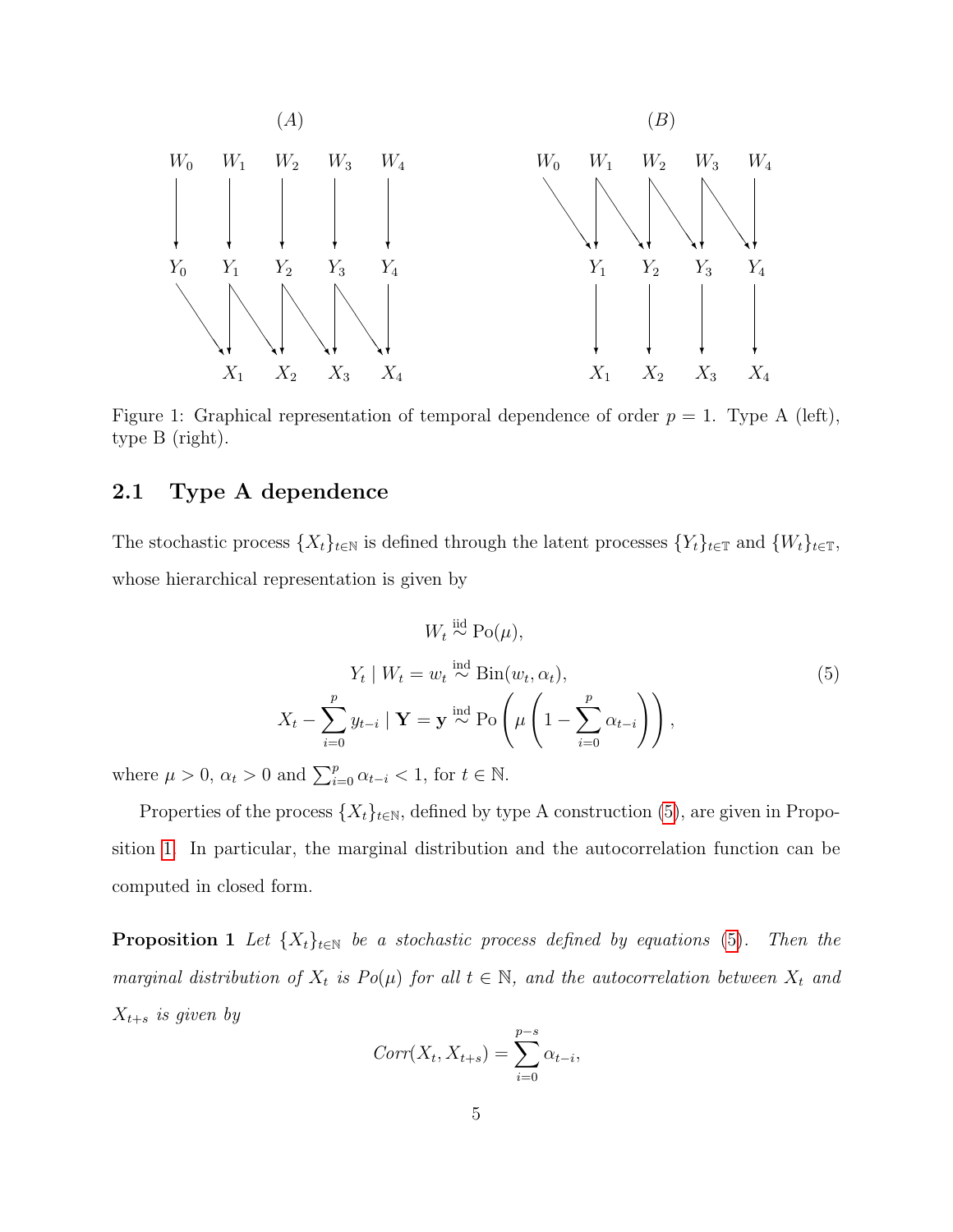# for  $1 \leq s \leq p$  and zero for  $s > p$ .

**Proof** We note that the first level can be marginalised to keep only levels two and three. Since  $W_t \sim Po(\mu)$  and  $Y_t \mid W_t = w_t \sim Bin(w_t, \alpha_t)$ , using [\(1\)](#page-1-0) we get  $Y_t \sim Po(\mu \alpha_t)$  marginally and they are all independent across  $t$ . Then, since the sum of independent Poisson random variables is again Poisson,  $\sum_{i=0}^{p} Y_{t-i} \sim \text{Po}(\mu \sum_{i=0}^{p} \alpha_{t-i})$ . Finally, considering level three of [\(5\)](#page-4-1) and using [\(1\)](#page-1-0), we obtain  $X_t \sim Po(\mu)$  marginally for  $t \in \mathbb{N}$ . To obtain the correlation we rely on conditional independence properties and the iterative covariance formula. Then  $Cov(X_t, X_{t+s}) = E\{Cov(X_t, X_{t+s} | \mathbf{Y})\} + Cov\{E(X_t | \mathbf{Y}), E(X_{t+s} | \mathbf{Y})\}$ . The first term in the sum becomes zero since  $X_t$ 's are conditional independent given Y. The second term, after removing the constants of the expected values, is rewritten as  $Cov \left( \sum_{i=0}^p Y_{t-i}, \sum_{i=0}^p Y_{t+s-i} \right)$ . Since  $Y_t$ 's are independent, this covariance reduces to the variance of the common elements, that is, Var  $(\sum_{i=0}^{p-s} Y_{t-i})$ . Again, since the random variable inside this variance is Poisson, we get that  $Cov(X_t, X_{t+s}) = \mu \sum_{i=0}^{p-s} \alpha_{t-i}$ . Finally, since  $X_t$  and  $X_{t+s}$  are  $Po(\mu)$  marginally, the product of their standard deviations is  $\mu$ , so we obtain the result.  $\diamond$ 

The autocorrelation expression of  $\{X_t\}_{t\in\mathbb{N}}$ , given in Proposition [1,](#page-4-2) is a function of the sum of the thinning probabilities  $\alpha_t$ 's of the shared elements in the definition of  $X_t$  and  $X_{t+s}$ . Additionally,  $\{X_t\}_{t\in\mathbb{N}}$  becomes strictly stationary when  $\alpha_t = \alpha$  for all t, and the autocorrelation induced reduces to  $Corr(X_t, X_{t+s}) = (p - s + 1)\alpha$ . Moreover, if  $p = 0$ , the  $X_t$ 's become independent. Alternatively, if  $\alpha_t = 0$  then  $Y_t = 0$  with probability one (w.p.1), so if  $\alpha_t = 0$  for all t, the  $X_t$ 's become also independent, regardless of the value of p.

To see some similarities with previous proposals, we can re-write construction [\(5\)](#page-4-1) as

<span id="page-5-0"></span>
$$
X_t = \sum_{i=0}^p Y_{t-i} + \epsilon_t = \sum_{i=0}^p \alpha_{t-i} \circ W_{t-i} + \epsilon_t,
$$
\n(6)

where  $\epsilon_t \sim \text{Po}(\mu(1-\sum_{i=0}^p \alpha_{t-i}))$ . As such, [\(6\)](#page-5-0) would resemble the Poisson MA(q) given in  $(3)$  but with p instead of q and with an extra innovation term. However, the most important difference are the "coefficients" or thinning probabilities  $\alpha_t$ , which in our proposal they move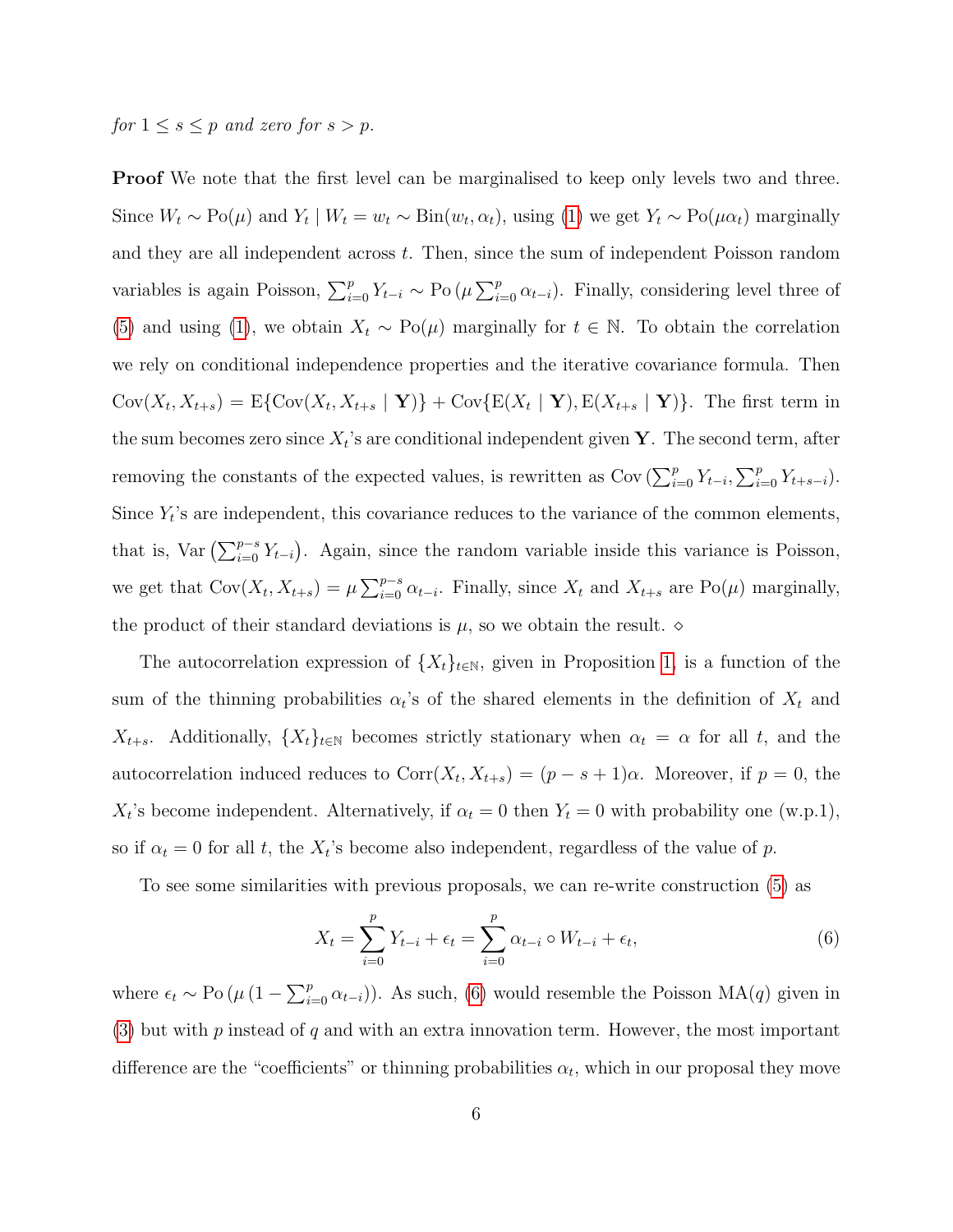along t, whereas in the  $MA(q)$  they are fixed for any t.

#### 2.2 Type B dependence

The stochastic process  $\{X_t\}_{t\in\mathbb{N}}$  is defined through the latent processes  $\{Y_t\}_{t\in\mathbb{N}}$  and  $\{W_t\}_{t\in\mathbb{N}}$ , whose hierarchical representation is now given by

<span id="page-6-0"></span>
$$
W_t \stackrel{\text{iid}}{\sim} \text{Po}\left(\frac{\mu}{p+1}\right),
$$
  

$$
Y_t \mid \mathbf{W} = \mathbf{w} \stackrel{\text{ind}}{\sim} \text{Bin}\left(\sum_{i=0}^p w_{t-i}, \alpha_t\right),
$$
  

$$
X_t - y_t \mid Y_t = y_t \stackrel{\text{ind}}{\sim} \text{Po}\left(\mu\left(1 - \alpha_t\right)\right),
$$
 (7)

where  $\mu > 0$  and  $\alpha_t \in (0, 1)$ , for  $t \in \mathbb{N}$ .

Properties of the process  $\{X_t\}_{t\in\mathbb{N}}$ , defined by type B construction [\(7\)](#page-6-0), are given in Proposition [2.](#page-6-1) As in type A construction, the marginal distribution and the autocorrelation function can be computed in closed form.

<span id="page-6-1"></span>**Proposition 2** Let  $\{X_t\}_{t\in\mathbb{N}}$  be a stochastic process defined by equations [\(7\)](#page-6-0). Then the marginal distribution of  $X_t$  is  $Po(\mu)$  for all  $t \in \mathbb{N}$ , and the autocorrelation between  $X_t$  and  $X_{t+s}$  is given by

$$
Corr(X_t, X_{t+s}) = \alpha_t \alpha_{t+s} \left( \frac{p-s+1}{p+1} \right),
$$

for  $1 \leq s \leq p$  and zero for  $s > p$ .

Proof Using the additive property of independent Poisson variables, we obtain that  $\sum_{i=0}^{p} W_{t-i} \sim Po(\mu)$ . Now, from [\(1\)](#page-1-0) and the second equation in [\(7\)](#page-6-0), the marginal distribution of the latent variables  $Y_t$ 's becomes  $Y_t \sim Po(\mu \alpha_t)$ . Finally, from [\(1\)](#page-1-0) and the third equation in [\(7\)](#page-6-0), we obtain that  $X_t \sim Po(\mu)$  marginally for  $t \in \mathbb{N}$ . Now for the correlation, we use the iterative covariance formula and apply conditional independence properties twice. We start with  $Cov(X_t, X_{t+s}) = E\{Cov(X_t, X_{t+s} | \mathbf{Y})\} + Cov\{E(X_t | \mathbf{Y}), E(X_{t+s} | \mathbf{Y})\}$ . The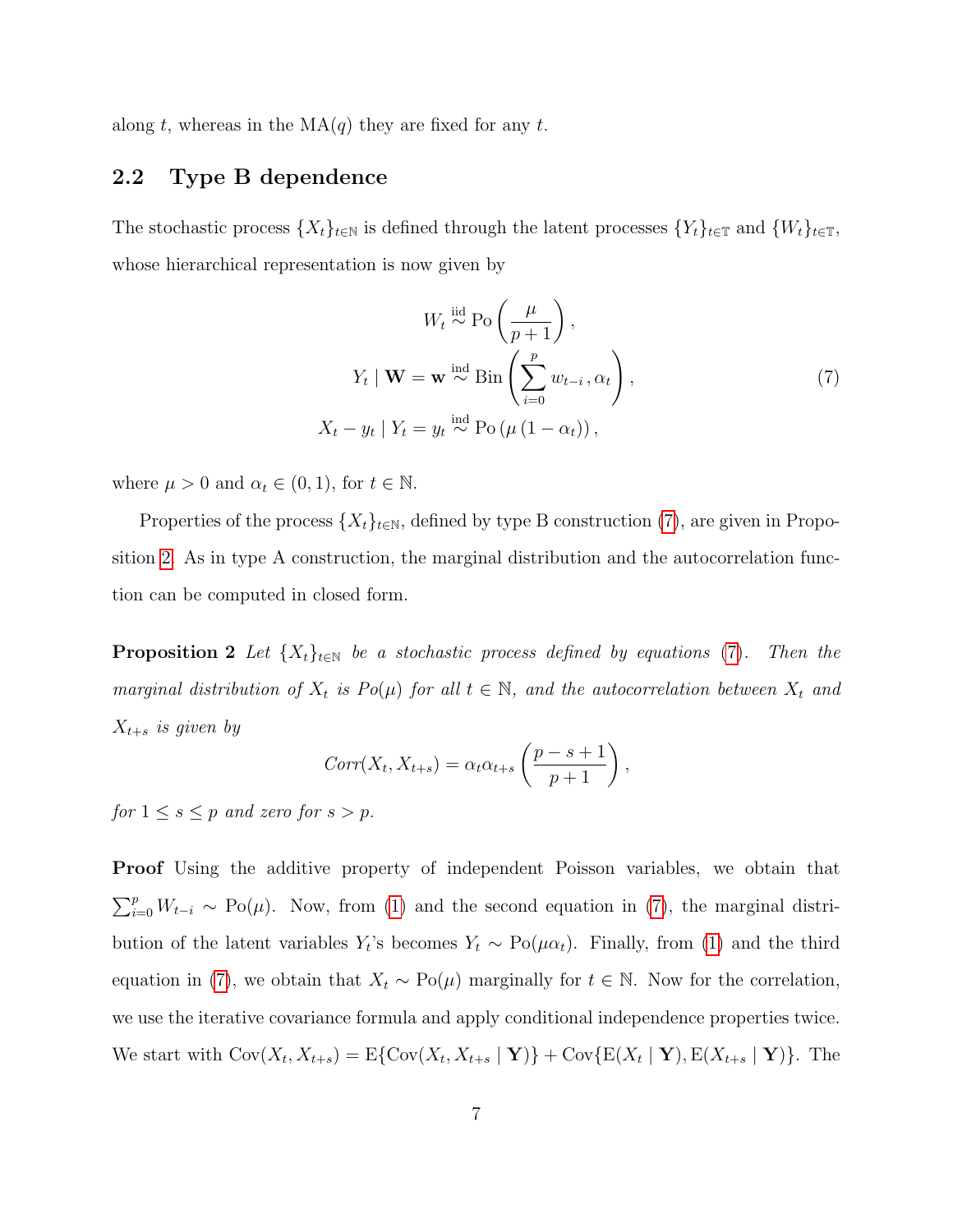first term in the sum is zero due to conditional independence of the  $X_t$ 's given Y. The second term, after removing the constants in the expected values, becomes  $Cov(Y_t, Y_{t+s})$ . Applying iterative covariance formula again we get  $Cov(Y_t, Y_{t+s}) = E\{Cov(Y_t, Y_{t+s} | \mathbf{W})\}$  + Cov $\{E(Y_t | \mathbf{W}), E(Y_{t+s} | \mathbf{W})\}$ . Again, the first term becomes zero due to conditional independence of the  $Y_t$ 's given W, and computing the expected values in the second term we obtain  $Cov\{\alpha_t\sum_{i=0}^p W_{t-i}, \alpha_{t+s}\sum_{i=0}^p W_{t+s-i}\}.$  The  $W_t$ 's are independent, so after taking out the constants, this covariance reduces to the variance of the common elements, that is,  $\alpha_t \alpha_{t+s}$ Var  $\left(\sum_{i=0}^{p-s} W_{t-i}\right)$ . Since the random variable inside this variance is again Poisson, we get that  $Cov(X_t, X_{t+s}) = \mu \alpha_t \alpha_{t+s} (p - s + 1)/(p + 1)$ . Finally, since  $X_t$  and  $X_{t+s}$  are  $Po(\mu)$ marginally, the product of their standard deviations is  $\mu$ , so we obtain the result.  $\diamond$ 

The autocorrelation expression of  $\{X_t\}_{t\in\mathbb{N}}$ , given in Proposition [2,](#page-6-1) is a function of the thinning probabilities of times t and  $t+s$ , and the number of shared elements in the definition of  $Y_t$  and  $Y_{t+s}$ . Again,  $\{X_t\}_{t\in\mathbb{N}}$  becomes strictly stationary when  $\alpha_t = \alpha$  for all t, and the autocorrelation induced reduces to  $Corr(X_t, X_{t+s}) = \alpha^2(p - s + 1)/(p + 1)$ . Moreover, if  $p = 0$ , the  $X_t$ 's become independent. Alternatively, if  $\alpha_t = 0$  then  $Y_t = 0$  w.p.1, so if  $\alpha_t = 0$ for all  $t$ , the  $X_t$ 's become also independent, regardless of the value of  $p$ .

We note that the marginal distribution of the latent  $Y_t$ 's variables, in both type A and type B constructions, are the same,  $Y_t \sim Po(\mu \alpha_t)$ . However in [\(5\)](#page-4-1) they are independent, whereas in [\(7\)](#page-6-0) they are dependent.

Re-writing model [\(7\)](#page-6-0) into an additive form we have

<span id="page-7-0"></span>
$$
X_t = Y_t + \epsilon_t = \alpha_t \circ \sum_{i=0}^p W_{t-i} + \epsilon_t,
$$
\n
$$
(8)
$$

where  $\epsilon_t \sim Po(\mu(1 - \alpha_t))$ . Expression [\(8\)](#page-7-0) looks like a MA(0) process with innovation term, or like an INAR(1) process where the thinning operates over the sum of latent variables  $\sum_{i=0}^{p} W_{t-i}$  instead of over the lagged variable  $X_{t-1}$ .

Comparing the two constructions A and B in their re-written expressions  $(6)$  and  $(8)$ ,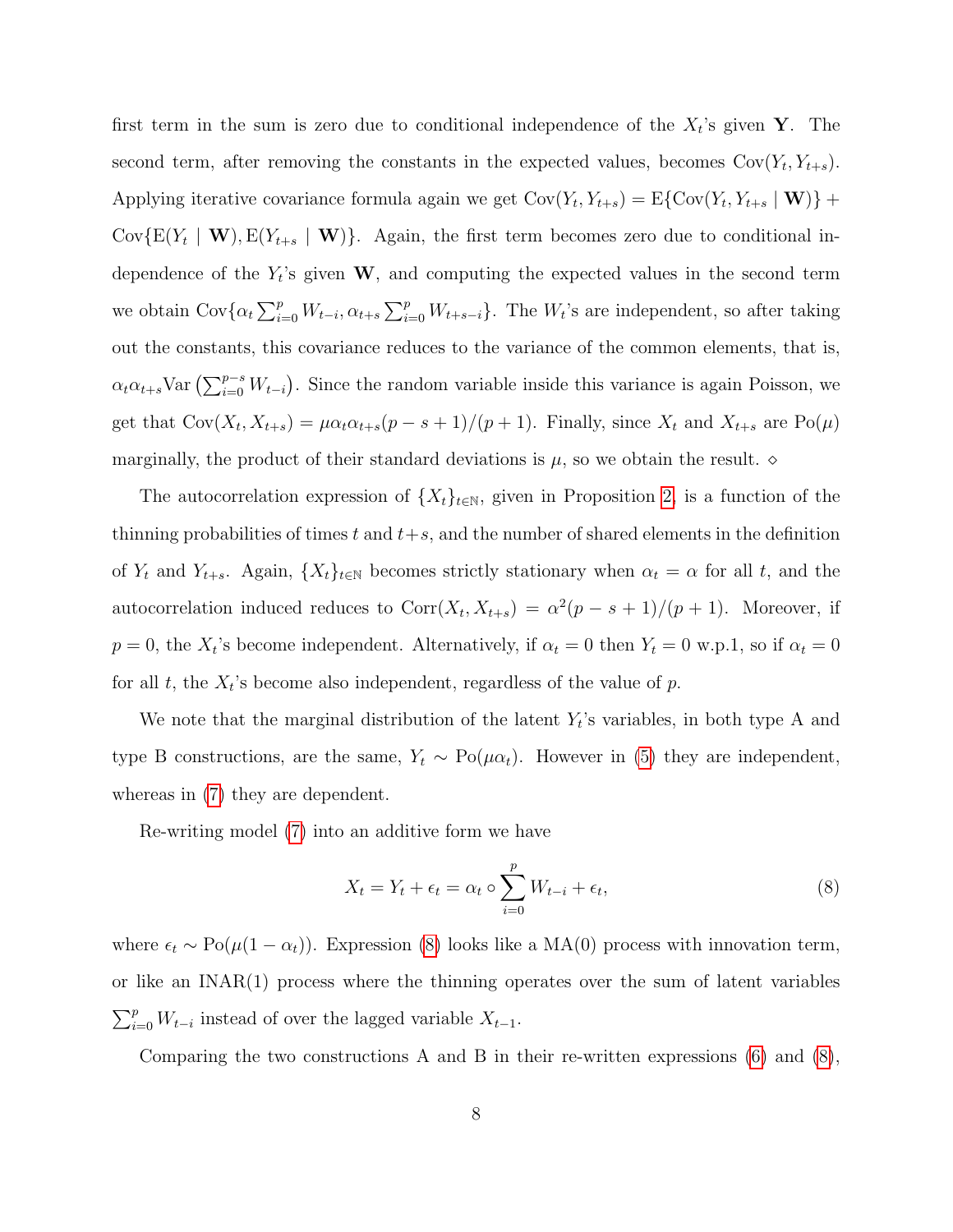disregarding the innovations  $\epsilon_t$ , type A process is based on the sum of  $p+1$  thinnings of  $p+1$ different latent variables, whereas type B process is based on a single thinning of the sum of  $p+1$  latent variables. Therefore, model A should be more flexible for modelling purposes.

To have an idea of how the paths of the processes look like, we simulated from both, type A and B processes, with  $\mu = 2$ ,  $\alpha_t = 1/7$ , for  $t = 1, ..., T$  and  $T = 100$ . We took three values of  $p \in \{1, 3, 5\}$  to illustrate. Figure [2](#page-19-0) contains the simulated paths for both processes. For type A process (top row) there is a clear difference in the paths when we change the value of p, for  $p = 1$  (left panel) the process path shows a fast oscillation around the mean  $\mu = 2$ , whereas as we increase p (middle and right panels) the process paths start to oscillate more slowly around the mean. On the other hand, for type B process (bottom row), there is practically no difference in the paths when we increase the value of  $p$ . This is a results of the constant  $\alpha_t$  parameters and the dependence imposed by type B construction.

### <span id="page-8-0"></span>3 Bayesian inference

Let  $X = \{X_t, t = 1, \ldots, T\}$  be an observable finite time series of integer-valued random variables. We assume that the law describing the sequence is one of the previously defined type A or type B models. The idea is to make inference about the unknown parameters of the models  $\boldsymbol{\theta} = (\boldsymbol{\alpha}, \mu)$ , where  $\boldsymbol{\alpha} = \{\alpha_t, t = 1, \dots, T\}$ , and for that we follow a Bayesian approach.

For type A model, the parameter space is  $\Theta_A = \{(\alpha_1, \ldots, \alpha_t, \mu) : \alpha_t > 0, \sum_{i=0}^p \alpha_{t-i} <$  $1, t = 1, \ldots, T, \mu > 0$ , and for type B model, the parameter space is  $\Theta_B = \{(\alpha_1, \ldots, \alpha_t, \mu) :$  $\alpha_t \in (0, 1), t = 1, \ldots, T, \mu > 0$ . Given the flexibility of the parametric beta and gamma families to accommodate any prior knowledge, we use the former distribution for the parameters  $\alpha_t, t = 1, \ldots, T$ , and the latter distribution for  $\mu$ .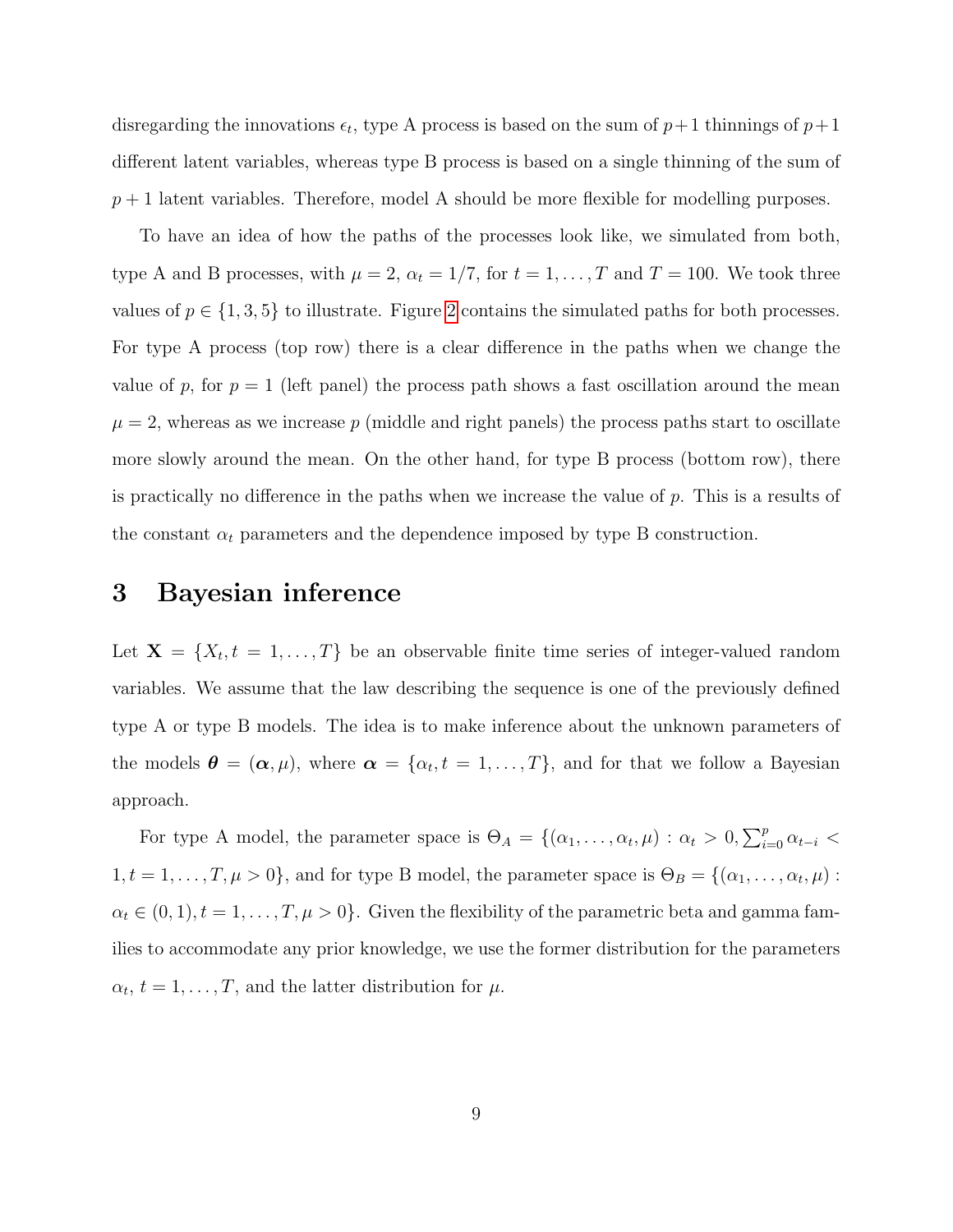In summary, the prior distribution for the parameters  $\boldsymbol{\theta}$  in both models is

$$
f(\boldsymbol{\theta}) = \left\{ \prod_{t=1}^{T} \mathrm{Be}(\alpha_t \mid a_{\alpha}, b_{\alpha}) \right\} \mathrm{Ga}(\mu \mid a_{\mu}, b_{\mu}) I(\boldsymbol{\theta} \in \Theta_C),
$$

where  $C \in \{A, B\}$  for each of the two types of models, respectively. Note that the prior distribution  $f(\theta)$  for type A construction does not define independence for each of its components, because the parameter space  $\Theta_A$  imposes a dependence in the  $\alpha$  parameters, whereas for type B construction, prior  $f(\theta)$  imposes independence in all its components.

To define the likelihood, we recall that  $Y$  and  $W$  are latent variables, therefore are not observable, so we treat them as missing data and define an augmented likelihood (e.g. Tanner, 1991). For type A model the joint distribution of  $(X, Y)$ , after integrating W out, has the form

$$
f(\mathbf{x}, \mathbf{y} \mid \boldsymbol{\theta}) = \prod_{t=1}^{T} \mathrm{Po}\left(x_t - \sum_{i=0}^{p} y_{t-i} \middle| \mu\left(1 - \sum_{i=0}^{p} \alpha_{t-i}\right)\right) \mathrm{Po}(y_t \mid \mu \alpha_t);
$$

and for type B model the joint distribution of  $(X, Y, W)$  has the form

$$
f(\mathbf{x}, \mathbf{y}, \mathbf{w} \mid \boldsymbol{\theta}) = \prod_{t=1}^{T} \mathrm{Po}\left(x_t - y_t \mid \mu(1-\alpha_t)\right) \mathrm{Bin}\left(y_t \middle| \sum_{i=0}^{p} w_{t-i}, \alpha_t\right) \mathrm{Po}\left(w_t \middle| \frac{\mu}{p+1}\right).
$$

Posterior distributions of  $\theta$  are simply proportional to the product of the augmented likelihoods by the prior. These will be characterised through their full conditional distributions, which have been included in the Appendix for both types of models. Distributions  $(i)$ –(iii) correspond to type A model, whereas distributions (iv)–(vii) correspond to type B model. Posterior inference is therefore obtained through the implementation of a Gibbs sampler [\(Smith and Roberts, 1993\)](#page-18-2) with some Metropolis-Hastings (MH) steps [\(Tierney, 1994\)](#page-18-3). Details are also given in the Appendix.

# <span id="page-9-0"></span>4 Numerical analysis

Unfortunately maternal mortality is still an important public health problem in Mexico. According to the World Health Organization, maternal mortality is defined as a death from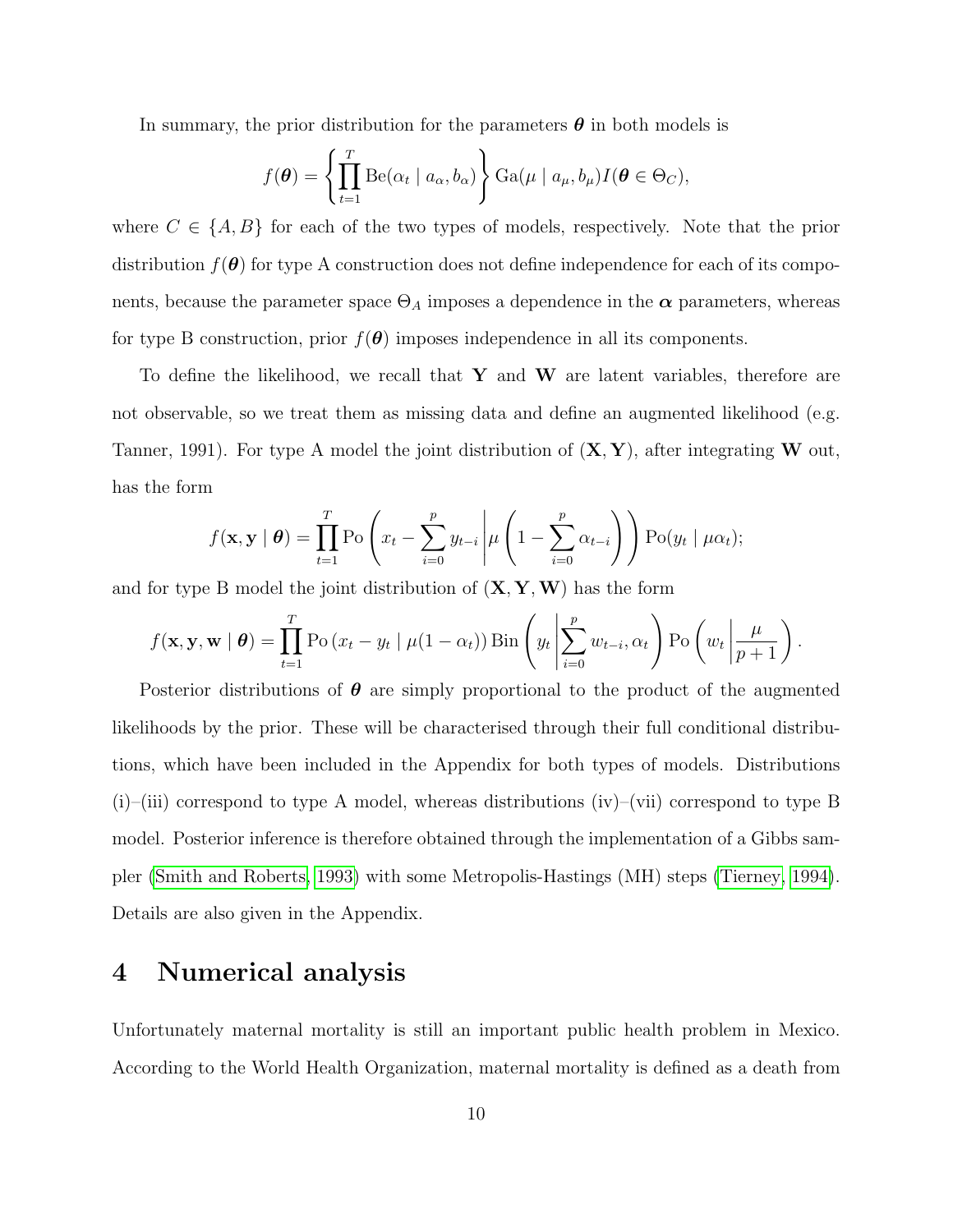preventable causes related to pregnancy and childbirth. The Mexican National Institute of Geography and Statistics reports the annual number of maternal deaths for the 32 political states of Mexico (https://www.inegi.org.mx/sistemas/olap/proyectos/bd/continuas/mortalidad/mortalidadgeneral.asp). Information is available from 1990 until 2018, that is, a total of  $T = 29$  years. This dataset is provided as a supplementary material.

Along available years, the states with the smallest number of deaths are, Baja California Sur and Colima, with an average of 3.4 and 3.5 deaths per year, respectively. On the opposite extreme, the states with the largest number of deaths are CDMX (Mexico City) and the State of Mexico, with an average of 147 and 139 deaths across the states. It is not surprising that the states with the smallest and largest number of deaths correspond to the least and the most populated states, respectively. On the other hand, across states, 2018 is the year with the smallest number of deaths, with and average of 28, and 1990 is the year with the largest number of deaths, with ad average of 46. This suggests an overall reduction in the number of deaths along years.

We analysed the 32 time series with both types of models. To define the prior distributions we took  $a_{\alpha} = b_{\alpha} = a_{\mu} = b_{\mu} = 0.01$ , which define vague priors (large variance) for  $\alpha_t$ ,  $t =$  $1, \ldots, T$  and  $\mu$ . For p we took a set of different values to compare, say  $p \in \{0, 1, 2, 3, 4, 5, 6\}$ . A Gibbs sampler was implemented in Fortran with 16,000 iterations, a burn-in period of 1,000 and kept one of every 5th iteration, after burn-in, to produce posterior summaries. For each state the running time is less than 10 seconds. The tuning parameters for the MH steps were set to  $\delta_{\alpha} = 3$  and  $\delta_{w} = 10$  that provide acceptance probabilities between 20% and 40%, which according to [Robert and Casella](#page-18-4) [\(2010\)](#page-18-4) are optimal. Convergence of the chains was assessed informally by looking at the trace plots, ergodic means and autocorrelation functions. Figure [3](#page-20-0) shows these convergence diagnostics for parameter  $\mu$  in type A model for Coahuila state.

To assess model fit we computed the L-measure which is a predictive statistic that sum-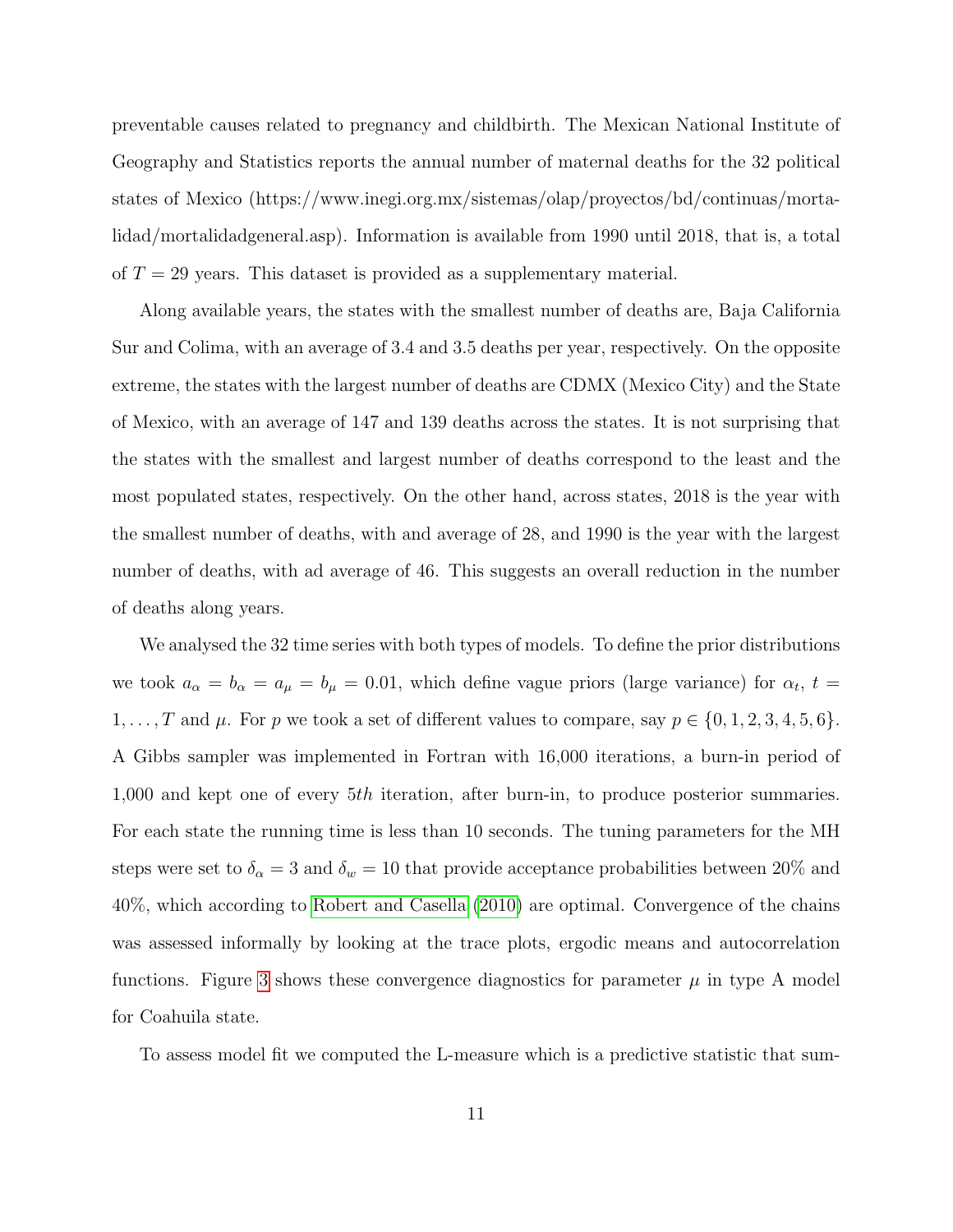marises variance and mean square error (bias) of the posterior predictive distribution of each  $X_t$ . This is defined as [\(Ibrahim and Laud, 1994\)](#page-18-5)

<span id="page-11-0"></span>
$$
L(\nu) = \frac{1}{T} \sum_{t=1}^{T} \text{Var}\left(X_t^F \mid \mathbf{x}\right) + \frac{\nu}{T} \sum_{t=1}^{T} \left\{ \text{E}\left(X_t^F \mid \mathbf{x}\right) - x_t \right\}^2,\tag{9}
$$

where  $X_t^F$  and  $x_t$  denote the predictive and observed value of  $X_t$ , respectively.

Table [1](#page-19-1) reports the values of the L-measure with  $\nu = 1/2$ , obtained when fitting models of types A and B to the 32 time series of the maternal mortality dataset, for  $p = 0, 1, \ldots, 6$ . For each type of model, the value of  $p$  with the smallest L-measure is highlighted in bold. Apart from Aguascalientes and Zacatecas (see Table [1\)](#page-19-1), where the best fitting is achieved for  $p = 0$  (independence) in one of the two types of models, for the rest of the states the best fitting model is obtained for  $p > 0$ , which implies a temporal dependence. Now, comparing the best fitting from the two types, for 31 of the 32 states, type A model outperforms type B model. The only state where type B model is slightly better is Colima with an L-measure of 2.81 as compared to 2.84 obtained by the best type A model.

Figures [4,](#page-21-0) [5](#page-21-1) and [6](#page-22-0) show the performance of best fitting models for type A (left panel) and type B (right panel) for Baja California, Coahuila and CDMX (Mexico City), respectively. In these figures, type A model shows a better fitting than type B model, with more accurate predictions and narrower 95% credible intervals. On the other hand, Figure [7](#page-22-1) displays model performance for the state of Colima, which is the only case where type B model slightly outperforms type A model.

Finally, to place our two proposals in context, we fitted two commonly used models for integer valued time series: the INAR(1) model [\(2\)](#page-1-1), with prior distributions  $\alpha \sim Be(0.01, 0.01)$ and  $\mu \sim Ga(0.01, 0.01)$  independently; and the INGARCH(1,1) model defined as  $X_t \sim Po(\mu_t)$ and  $\log(\mu_t) = \alpha + \beta_1 \log(\mu_{t-1}) + \beta_2 \log(X_{t-1} + 1)$ , with prior distributions  $\alpha \sim N(0, 0.01)$ and  $\beta_j \sim N(0, 0.01)$ , for  $j = 1, 2$  independently. We also implemented Gibbs samplers with the same specifications as above and computed the L-measure [\(9\)](#page-11-0) with  $\nu = 1/2$ . The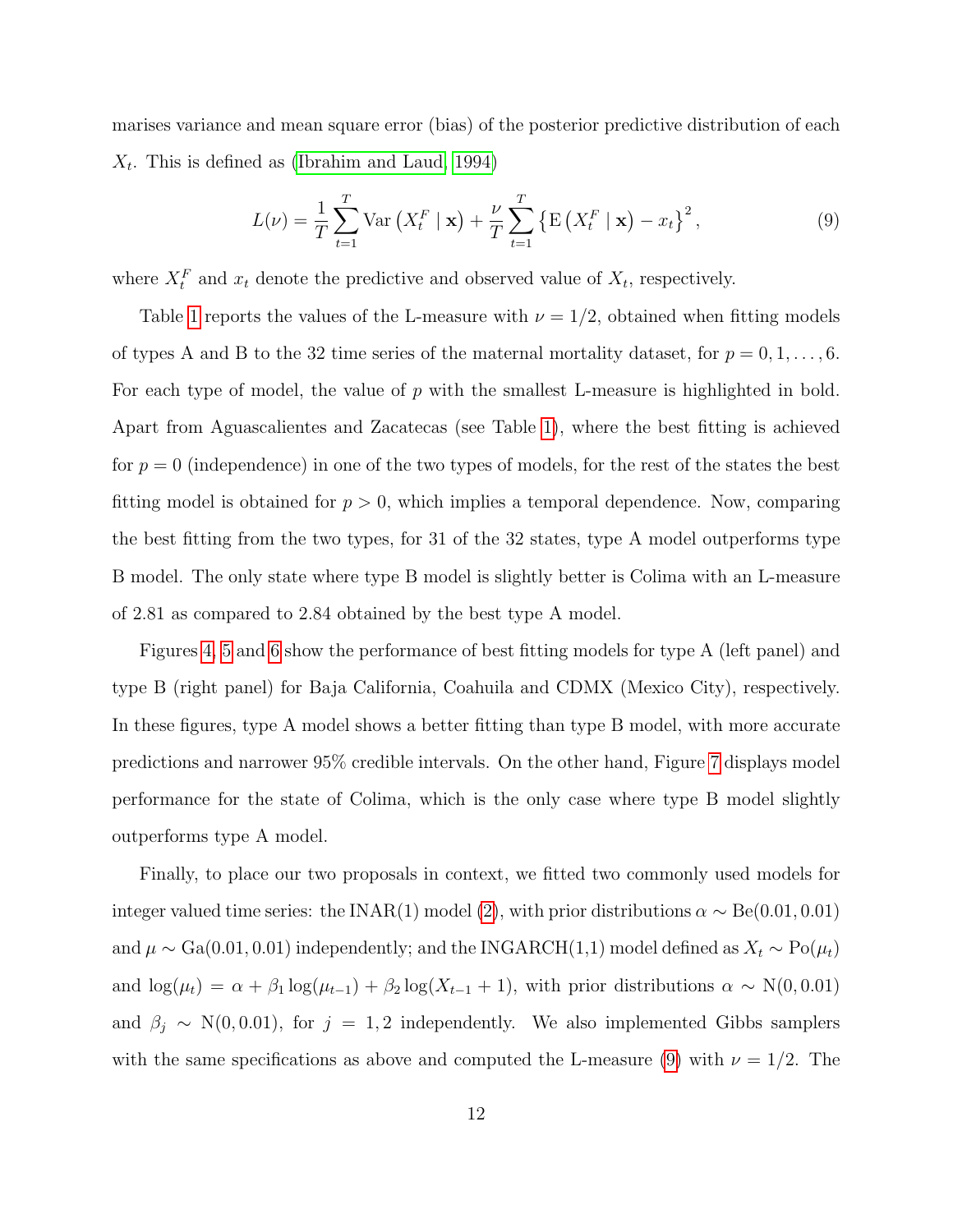corresponding goodness of fit statistics are included in the last two columns of Table [1](#page-19-1) for the 32 states of Mexico. Interestingly, for 26 of the 32 states our best fitting type A model outperforms the INAR(1) model, and for all states our best fitting type A model is better than the INGARCH(1,1) model.

To compare the performance of our two processes with the two chosen competitors, we show in Figure [8](#page-23-0) the fittings for the state of Guanajuato. In each of these graphs we further include out of sample predictions for 3 years ahead. Future predictions with type A model (top left) are the only ones that follow the decreasing tendency of the data, whereas for type B model (top right) and INAR(1) model (bottom left) future predictions are slightly increasing, finally for INGARCH(1,1) model out of sample predictions remain fairly constant.

### <span id="page-12-0"></span>5 Extensions

Considering Figure [1,](#page-4-0) we note that the processes  $\{X_t\}_{t\in\mathbb{N}}$  are still well defined if any of the diagonal arrows are removed. So in general, we can make  $X_t$  to be defined in terms of  $Y_{t-i}$ , in type A construction, or  $Y_t$  to be defined in terms of  $W_{t-i}$ , in type B construction, for any i not necessarily consecutive. Therefore we can define more general seasonal (Nabeya,  $2001$ ) or periodic [\(McLeod, 1994\)](#page-18-7) dependent models.

Let  $\{X_t\}_{t\in\mathbb{N}}$  be a stochastic process with seasonality s, and let  $\mathbf{Y} = \{Y_t\}_{t\in\mathbb{T}_s}$  and  $\mathbf{W} =$  $\{W_t\}_{t\in\mathbb{T}_s}$  be two latent processes with  $\mathbb{T}_s = \{1 - ps, -ps, -ps + 1, \ldots\}$ . Then a seasonal dependent process of order  $p$  would be defined by

$$
X_t - \sum_{i=0}^p y_{t-si} \mid \mathbf{Y} = \mathbf{y} \stackrel{\text{ind}}{\sim} \text{Po}\left(\mu\left(1 - \sum_{i=0}^p \alpha_{t-si}\right)\right),
$$

for a type A construction, with levels 1 and 2 as in [\(5\)](#page-4-1), and with parameter constraint  $\sum_{i=0}^{p} \alpha_{t-si} < 1$  for  $t \in \mathbb{N}$ ; and

$$
Y_t | \mathbf{W} = \mathbf{w} \stackrel{\text{ind}}{\sim} \text{Bin}\left(\sum_{i=0}^p w_{t-si}, \alpha_t\right),
$$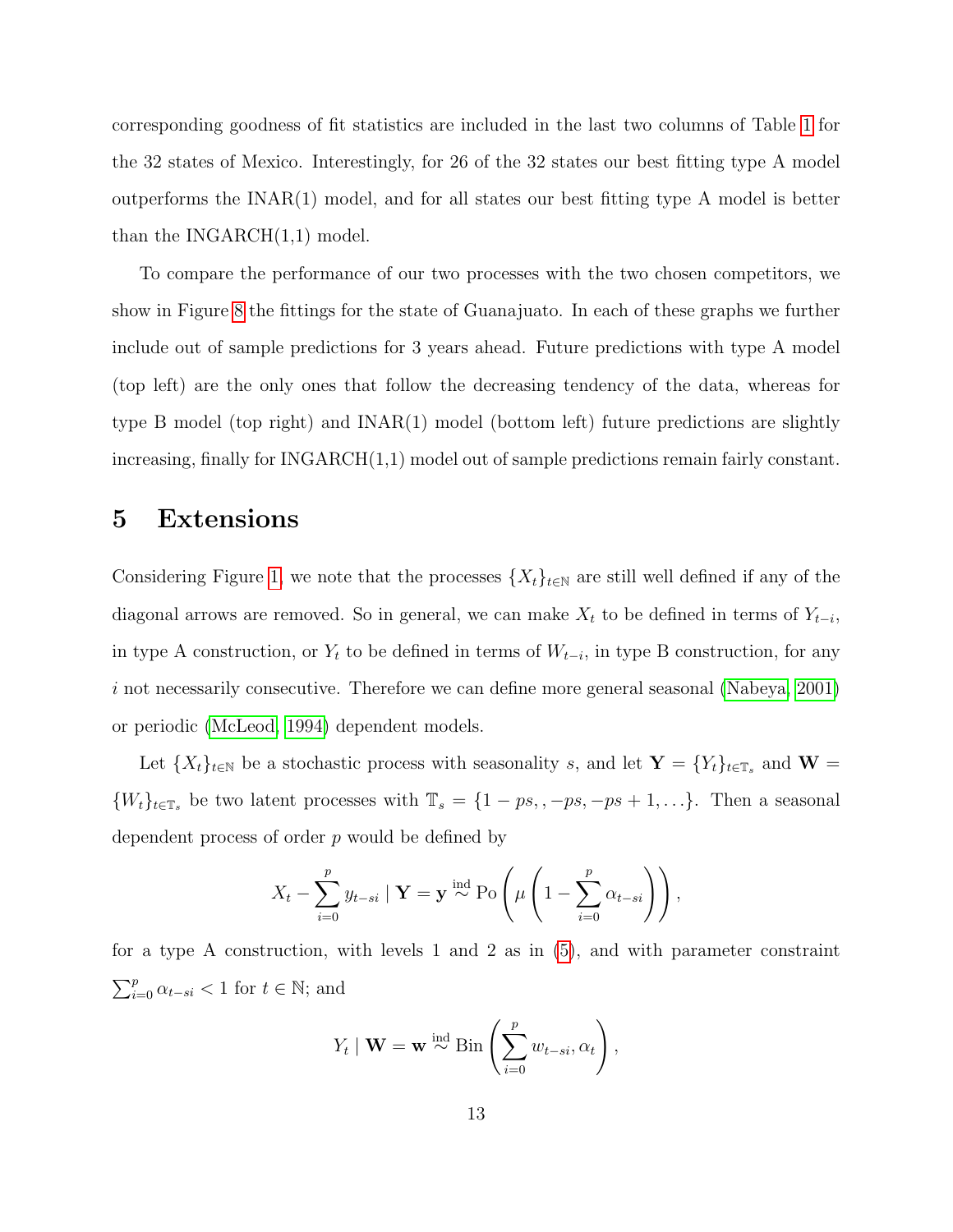for a type B construction, with levels 1 and 3 as in [\(7\)](#page-6-0). In both types, an analogous proof to Propositions [1](#page-4-2) and [2,](#page-6-1) would show that  $X_t \sim Po(\mu)$  marginally for  $t \in \mathbb{N}$ .

Now, if  $\{X_t\}_{t\in\mathbb{N}}$  is a process such that we can re-write the time index as  $t = t(r, m)$  $(r-1)s+m$ , for  $r=1,2,...$  and  $m=1,...,s$ , we can define a periodic dependent process of orders  $(p_1, \ldots, p_s)$ . For instance, for monthly data,  $s = 12$  and r and m denote the year and month, respectively. Let  $\mathbf{Y} = \{Y_t\}_{t \in \mathbb{T}_s}$  and  $\{W_t\}_{t \in \mathbb{T}_s}$  be two latent processes with  $\mathbb{T}_s = \{t^*, t^* + 1, ...\}$  and  $t^* = \min\{t(r, m) - p_m : r = 1, m = 1, ..., s\}$ . Then a periodic dependent process of orders  $(p_1, \ldots, p_s)$  would be defined by

$$
X_t - \sum_{i=0}^{p_m} y_{t(r,m)-i} \mid \mathbf{Y} = \mathbf{y} \stackrel{\text{ind}}{\sim} \text{Po}\left(\mu\left(1 - \sum_{i=0}^{p_m} \alpha_{t(r,m)-i}\right)\right)
$$

for a type A construction with levels 1 and 2 as in [\(5\)](#page-4-1) and with  $\sum_{i=0}^{p_m} \alpha_{t(r,m)-i} < 1$  for  $t = t(r, m) \in \mathbb{N}$ ; and

$$
Y_t \mid \mathbf{W} = \mathbf{w} \stackrel{\text{ind}}{\sim} \text{Bin}\left(\sum_{i=0}^{p_m} w_{t(r,m)-i}, \alpha_t\right)
$$

for a type B construction with levels 1 and 3 as in [\(7\)](#page-6-0). It is not difficult to prove that for type A construction we obtain  $X_t \sim Po(\mu)$  marginally for all  $t \in \mathbb{N}$ , whereas for type B construction we obtain  $X_t \sim \text{Po}(\mu \{1 - \alpha_t + \alpha_t(p_m + 1)/(p + 1)\})$  marginally for  $t \in \mathbb{N}$ .

Alternatively, both constructions can also be suitably defined for a spatial setting. Let  ${X_t}_{t\in\mathbb{S}}$  be a stochastic process and assume that the index t denotes spatial location in the set  $\mathbb{S} = \{1, \ldots, n\}$ , and consider  $\partial_t$  to be the set of neighbours of location t. Let  $\mathbf{Y} = \{Y_t\}_{t \in \mathbb{S}}$ and  $\mathbf{W} = \{W_t\}_{t\in\mathbb{S}}$  be two latent processes. Then, a spatial dependent process  $\{X_t\}_{t\in\mathbb{S}}$  would be defined by

$$
X_t - \sum_{i \in \partial_t} y_i \mid \mathbf{Y} = \mathbf{y} \stackrel{\text{ind}}{\sim} \text{Po}\left(\mu\left(1 - \sum_{i \in \partial_t} \alpha_i\right)\right),
$$

for a type A construction with levels 1 and 2 as in [\(5\)](#page-4-1) and with  $\sum_{i \in \partial_t} \alpha_i < 1$ ; and

$$
Y_t | \mathbf{W} = \mathbf{w} \stackrel{\text{ind}}{\sim} \text{Bin}\left(\sum_{i \in \partial_t} w_i, \alpha_t\right),
$$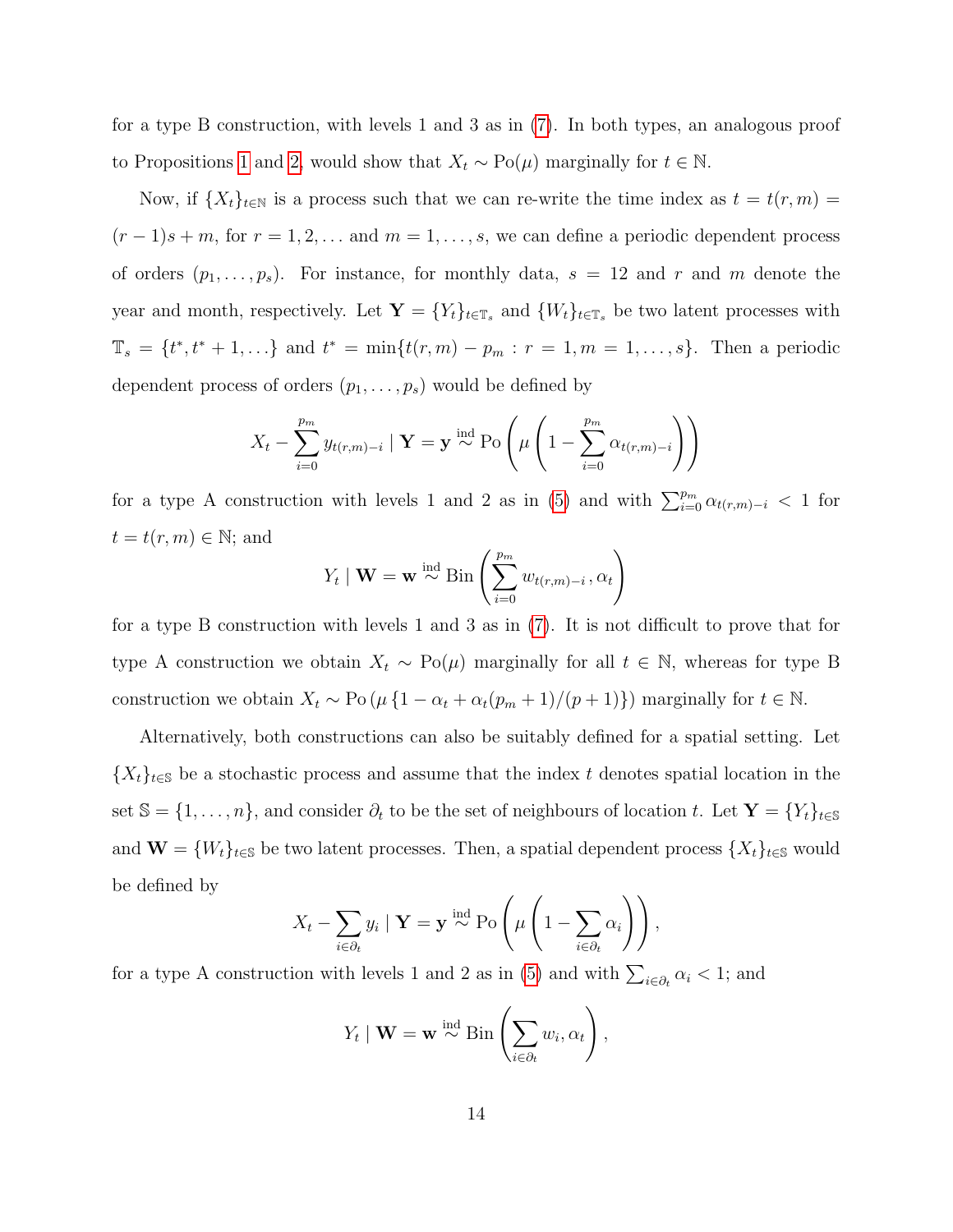for a type B construction with levels 1 and 3 as in [\(7\)](#page-6-0). Again, only in type A construction we obtain  $X_t \sim Po(\mu)$  marginally for all  $t \in \mathbb{S}$ .

Furthermore, combinations of any temporal with spatial dependences are also possible by an appropriate definition of the sums.

## <span id="page-14-0"></span>6 Concluding remarks

We have introduced two novel ways of defining dependence, in space and time, among Poisson random variables. Our proposal relies on the use of latent variables in a three levels hierarchical model. Both constructions have shown a good performance when modelling real datasets, with an advantage for type A model over type B model, for the specific maternal mortality dataset analysed here. Additionally, our models outperformed the most commonly used  $INAR(1)$  and  $INGARCH(1,1)$  models in the maternal mortality dataset.

When using our proposals for modelling purposes, one has to be aware of their different features. Type B construction induces a correlation, given in Proposition [2,](#page-6-1) that only depends on two parameters. On the other hand, type A construction induces a more flexible autocorrelation, see Proposition [1,](#page-4-2) in the sense that it could be based on several more parameters.

A straightforward generalisation of our proposal is to define stochastic processes with negative binomial marginal distributions. Considering that (e.g. [Nieto-Barajas and Bandy](#page-18-8)[opadhyay, 2013,](#page-18-8) p.141), if  $X \mid Z = z \sim Po(z)$  and  $Z \sim Ga(a, b)$ , then  $X \sim Po(a, b, 1)$ , that is, a Poisson-gamma distribution with mean  $a/b$ . Furthermore, if a is an integer  $Pg(a, b, 1) \equiv NB(a, b/(b + 1))$ , that is, a negative binomial distribution with number of successes a and probability of success  $b/(b+1)$ . Therefore if for type A construction [\(5\)](#page-4-1) or for type B construction [\(7\)](#page-6-0), we assume that the level 3 equations are given conditionally on  $\mu$ , and if we further take  $\mu \sim \text{Ga}(r, \pi/(1 - \pi))$  then  $X_t \sim \text{NB}(r, \pi)$  marginally for  $t \in \mathbb{N}$ . Studying the performance of the negative binomial processes is left to study in a future work.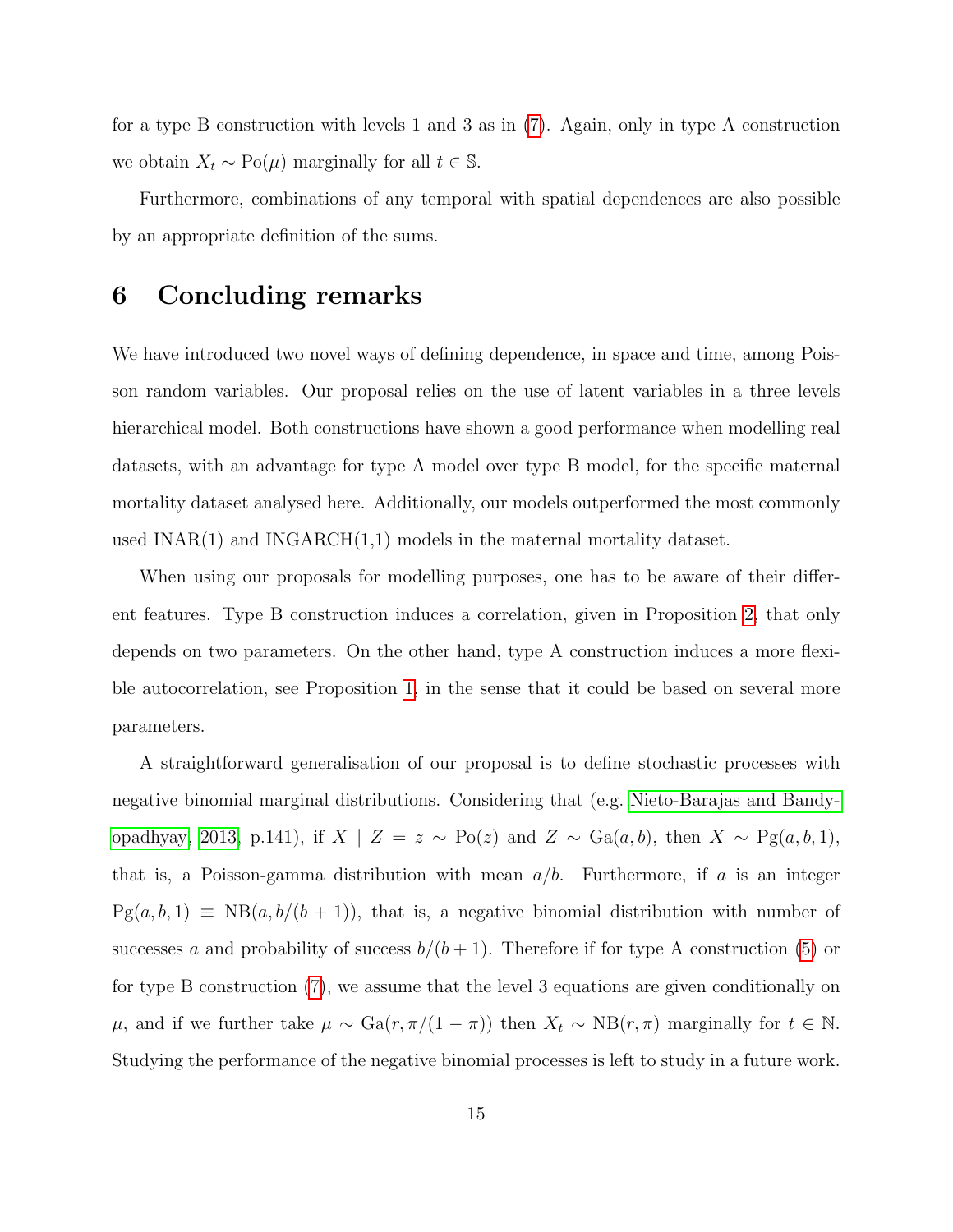Finally, our constructions are flexible enough to be used in different contexts. For the maternal mortality dataset, our models were used as sampling models to describe the law of the data. However, they can also be used as prior distributions for discrete functional integer-valued parameters, in a Bayesian nonparametric analysis.

# Appendix

Full conditional distributions for model parameters  $\theta$  and latent variables  $(Y, W)$  to perform posterior inference for type A and type B models. For simplicity we assume that  $Y_t = 0$ ,  $W_t = 0$  and  $\alpha_t = 0$  for  $t \leq 0$ . In the sequel, we use  $I_{\mathcal{X}}(x)$  to denote the indicator function that takes the value of one if  $x \in \mathcal{X}$  and zero otherwise.

For type A model, the required full conditional distributions are:

i) For 
$$
Y_t
$$
,  $t = 1, ..., T$   
\n
$$
f(y_t \mid \text{rest}) \propto \frac{\left[\alpha_t \mu^{-p} \left\{\prod_{j=0}^p (1 - \sum_{i=0}^p \alpha_{t+j-i})\right\}^{-1}\right]^{y_t}}{y_t! \prod_{j=0}^p (x_{t+j} - \sum_{i=0}^p y_{t+j-i})!} I_{\{0,...,c_t\}}(y_t),
$$
\nwith  $c_t = \min_{j=0,...,p} \{x_{t+j} - \sum_{i=0, i \neq j}^p y_{t+j-i}\}$ 

ii) For 
$$
\alpha_t
$$
,  $t = 1, \ldots, T$ 

$$
f(\alpha_t | \text{rest}) \propto \alpha_t^{a_{\alpha} + y_t - 1} (1 - \alpha_t)^{b_{\alpha} - 1} e^{p \mu \alpha_t} \prod_{j=0}^p \left( 1 - \sum_{i=0}^p \alpha_{t+j-i} \right)^{x_{t+j} - \sum_{i=0}^p y_{t+j-i}} I_{(0,d_t)}(\alpha_t)
$$
  
where  $d_t = \min_{j=0,\dots,p} \left\{ 1 - \sum_{i=0, i \neq j}^p \alpha_{t+j-i} \right\}$ 

iii) For  $\mu$ 

$$
f(\mu \mid \text{rest}) = \text{Ga}\left(\mu \middle| a_{\mu} + \sum_{t=1}^{T} x_t - \sum_{t=1}^{T} \sum_{i=1}^{p} y_{t-i}, b_{\mu} + T + \sum_{t=1}^{T} \sum_{i=1}^{p} \alpha_{t-i}\right)
$$

Since (i) is a discrete distribution with bounded support, we simply evaluate at all points of the support and normalize to obtain the probability density and sample a new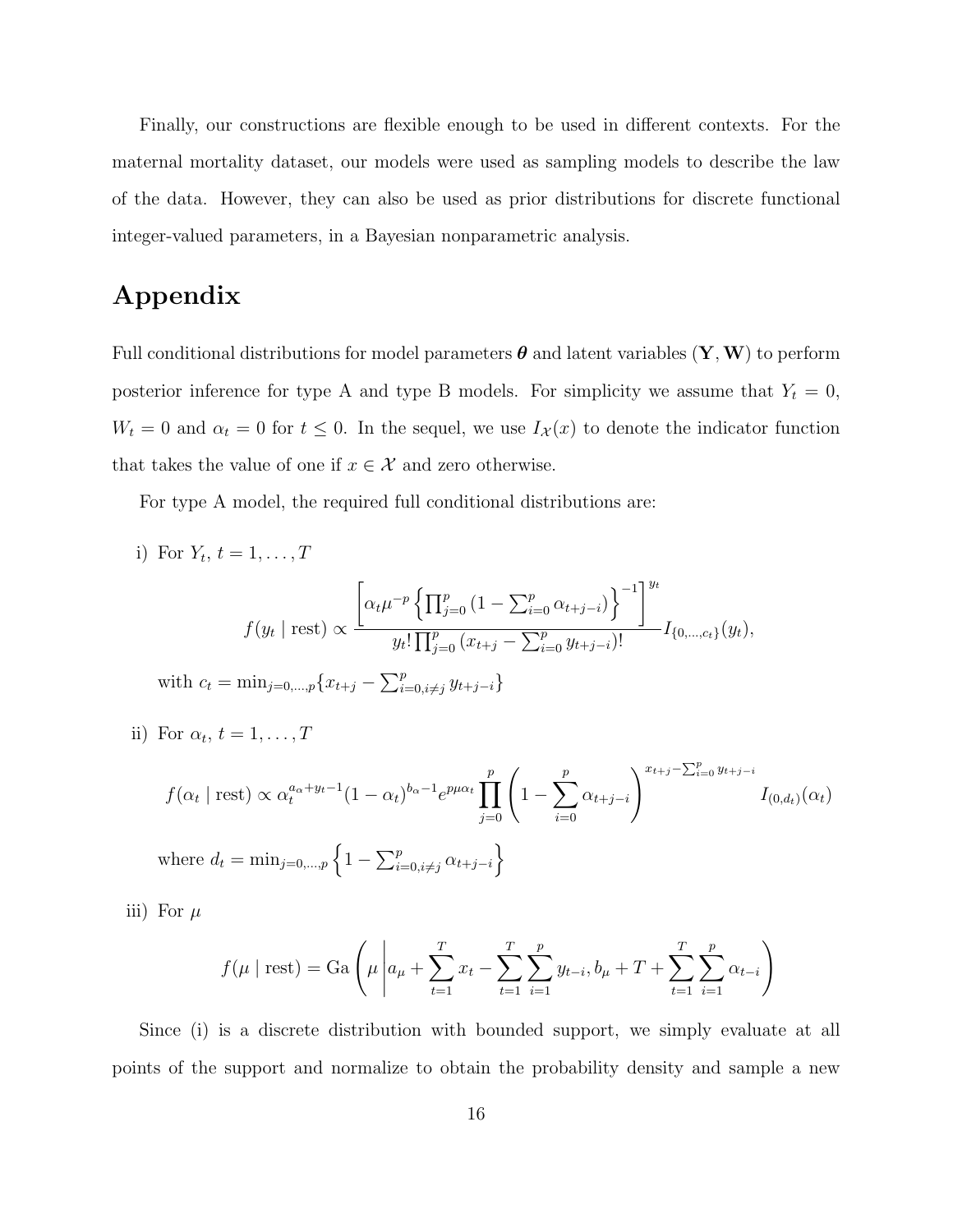$y_t^{(l)}$  at iteration l. To sample from (ii) we implement a MH step with random walk proposal distribution. If  $\alpha_t^{(l)}$  $\alpha_t^{(l)}$  is the current state of the chain, we sample from  $\alpha_t^*$  |  $\alpha_t^{(l)}$  ~ Un(max(0,  $\alpha_t^{(l)} - \delta_\alpha$ , min( $d_t$ ,  $\alpha_t^{(l)} + \delta_\alpha$ ))), that is a continuous uniform distribution, and accept it with probability  $\min\{1, f(\alpha_t^* \mid \text{rest})/f(\alpha_t^{(l)})\}$  $_t^{(t)}$  | rest) }. Sampling from (iii) is direct since it has a standard form.

For type B model, the required full conditional distributions are:

iv) For  $Y_t$ ,  $t = 1, \ldots, T$ 

$$
f(y_t | \text{rest}) \propto \frac{\{\alpha_t \mu^{-1} (1 - \alpha_t)^{-2}\}^{y_t}}{(x_t - y_t)! y_t! \left(\sum_{i=0}^p w_{t-i} - y_t\right)!} I_{\{0,\dots,m_t\}}(y_t),
$$
  

$$
\min\{x_t, \sum_{i=0}^p w_{t-i}\}
$$

with  $m_t = \min\{x_t, \sum_{i=0}^p w_{t-i}\}\$ 

v) For 
$$
W_t
$$
,  $t = 1, ..., T$   
\n
$$
f(w_t | \text{rest}) \propto \left\{ \prod_{j=0}^p \left( \sum_{i=0}^{p} w_{t+j-i} \right) \right\} \left\{ \frac{\mu}{p+1} \prod_{j=0}^p (1 - \alpha_{t+j}) \right\}^{w_t} \frac{1}{w_t!} I_{\{h_t, h_t+1, ..., \}}(w_t),
$$
\nwhere  $h_t = \max_{j=0, ..., p} \{y_{t+j} - \sum_{i=0, i \neq j}^p w_{t+j-i} \}$ 

vi) For  $\alpha_t$ ,  $t = 1, \ldots, T$ 

$$
f(\alpha_t \mid \text{rest}) \propto \alpha_t^{a_\alpha + y_t - 1} (1 - \alpha_t)^{b_\alpha + x_t + \sum_{i=0}^p w_{t-i} - 2y_t - 1} e^{\mu \alpha_t} I_{(0,1)}(\alpha_t)
$$

vii) For  $\mu$ 

$$
f(\mu \mid \text{rest}) = \text{Ga}\left(\mu \middle| a_{\mu} + \sum_{t=1}^{T} (x_t + w_t - y_t), b_{\mu} + T\left(\frac{p+2}{p+1}\right) - \sum_{t=1}^{T} \alpha_t\right)
$$

Again, since (iv) is a discrete distribution with bounded support, we proceed as for (i). To sample from (v) we note that the support is discrete but unbounded, so we implement a MH step with random walk proposal of the form  $W_t^* \mid W_t^{(l)} = w_t^{(l)} \sim \text{Un}(\max(h_t, w_t^{(l)} - \delta_w), w_t^{(l)} +$  $\delta_w$ ) and accept it with probability  $\min\{1, f(w_t^* \mid \text{rest})/f(w_t^{(l)})\}$  $\binom{u}{t}$  | rest). To sample from (vi) we proceed as for (ii) but with proposal  $\alpha_t^* \mid \alpha_t^{(l)} \sim \text{Un}(\max(0, \alpha_t^{(l)} - \delta_\alpha, \min(1, \alpha_t^{(l)} + \delta_\alpha))).$ Finally, sampling from (vii) is direct. In all cases,  $\delta_{\alpha}$  and  $\delta_{w}$  are tuning parameters that control the acceptance probability.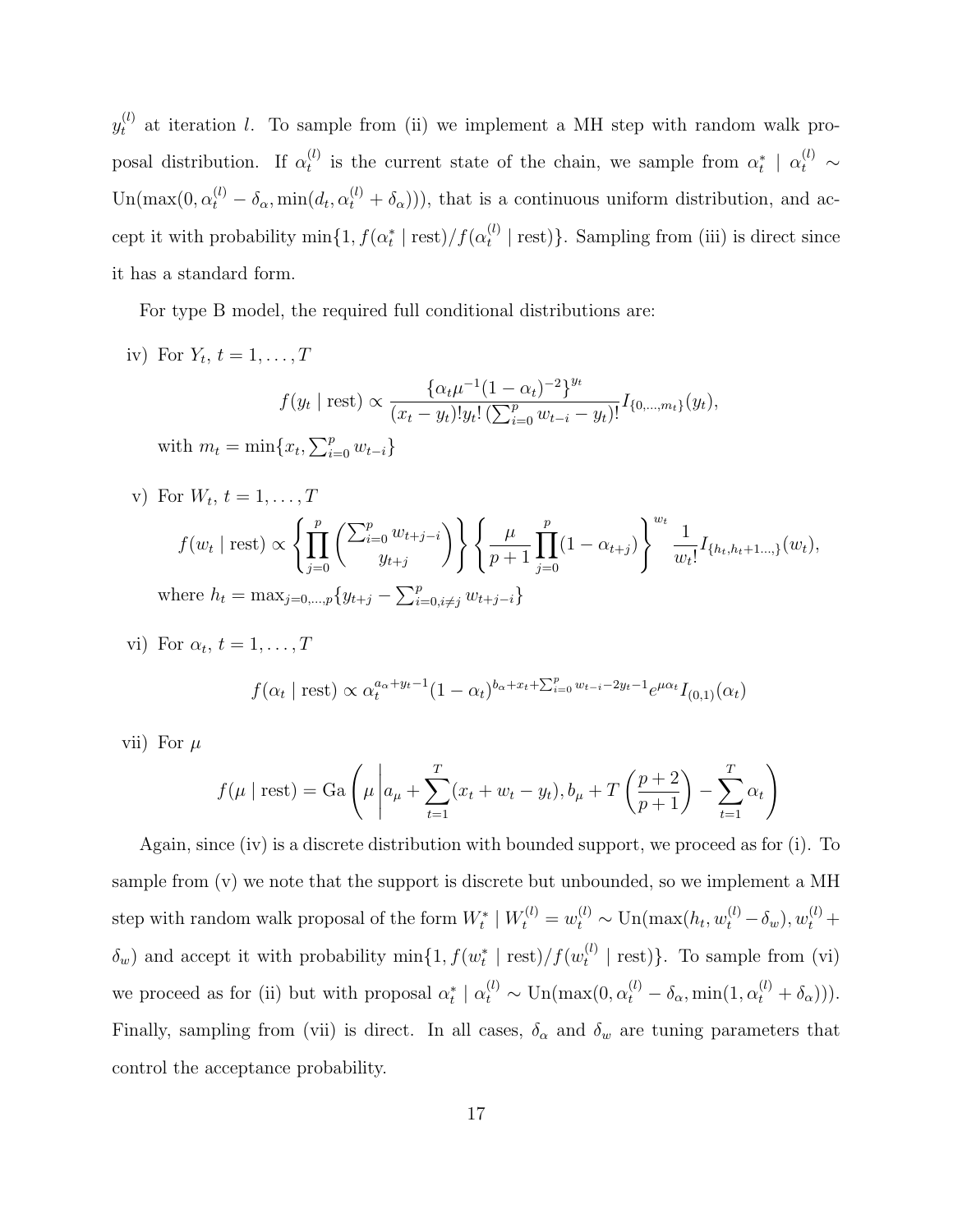# Acknowledgements

The author acknowledges support from Asociación Mexicana de Cultura, A.C.

# References

- <span id="page-17-1"></span>Al-Osh, M.A. and Alzaid, A.A. (1987). First order integer-valued autoregressive (INAR(1)) process. Journal of Time Series Analysis 8, 261–275.
- <span id="page-17-2"></span>Alzaid, A.A. and Al-Osh, M.A. (1990). An integer-valued pth-order autoregressive structure  $(INAR(p))$  process. *Journal of Applied Probability* 27, 314–324.
- <span id="page-17-0"></span>Box, G.E.P and Jenkins, G.M. (1970). Time Series Analysis, Forecasting and Control. San Francisco: Holden-Day.
- <span id="page-17-5"></span>Chen, C.W.S. and Lee, S. (2016). Generalized Poisson autoregressive models for time series of counts. Computational Statistics and Data Analysis 99, 51–67.
- <span id="page-17-6"></span>Chen, C.W.S. and Lee, S. (2017). Bayesian causality test for integer-valued time series models with applications to climate and crime data. Journal of the Royal of Statistical Society, Series  $C$  – Applied Statistics 66, 797–814.
- <span id="page-17-8"></span>Davis, R.A., Holan, S.H., Lund, R. and Ravishanker, N. (2016). Handbook of discrete-valued time series. New York: Chapman and Hall.
- <span id="page-17-7"></span>Ferland, R., Latour, A. and Oraichi, D. (2006). Integer-valued GARCH processes. Journal of Time Series Analysis 27, 923–942.
- <span id="page-17-3"></span>Fokianos, K. and Kedem, B. (2004). Partial likelihood inference for time series following generalized linear models. Journal of Time Series Analysis 25, 173–197.
- <span id="page-17-4"></span>Fokianos, K., Rahbek, A., and Tjøstheim, D. (2009). Poisson autoregression. Journal of the American Statistical Association 104, 1430–1439.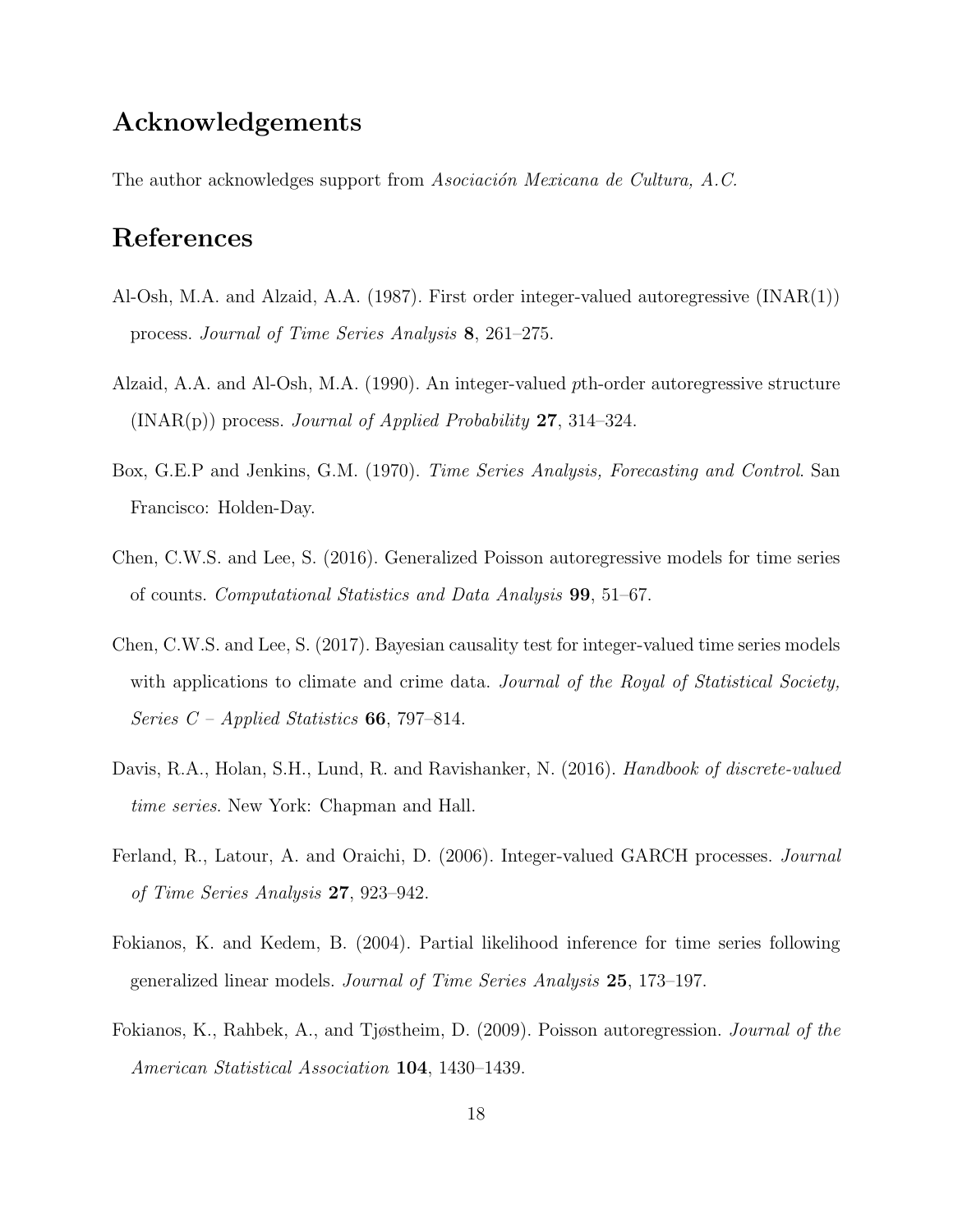- <span id="page-18-5"></span>Ibrahim, J. and Laud, P. (1994). A predictive approach to the analysis of designed experiments. Journal of the American Statistical Association 89, 309–319.
- <span id="page-18-0"></span>McKenzie, E. (1985). Some simple models for discrete variate time series. Water Resources Bulletin 21, 645–650.
- <span id="page-18-1"></span>McKenzie, E. (1988). Some arma models for dependent sequences of Poisson conuts. Advances in Applied probability 20, 822–835.
- <span id="page-18-7"></span>McLeod, A. I. (1994). Diagnostic checking of periodic autoregression models with application. Journal of Time Series Analysis, 15, 221–233.
- <span id="page-18-6"></span>Nabeya, S. (2001). Unit root seasonal autoregressive models with a polynomial trend of higher degree. *Econometric Theory*, **17**, 357–385.
- <span id="page-18-8"></span>Nieto-Barajas, L.E. and Bandyopadhyay, D. (2013). A zero-inflated spatial gamma process model with applications to disease mapping. Journal of Agricultural, Biological and Environmental Statistics 18, 137–158.
- <span id="page-18-4"></span>Robert, C.P., Casella, G. (2010). Introducing Monte Carlo Methods with R. Springer, New York.
- <span id="page-18-2"></span>Smith, A. and Roberts, G. (1993). Bayesian computations via the Gibbs sampler and related Markov chain Monte Carlo methods. Journal of the Royal Statistical Society, Series B 55, 3-–23.
- Tanner, M. A. (1991). Tools for statistical inference: observed data and data augmentation methods. Springer.
- <span id="page-18-3"></span>Tierney, L. (1994). Markov chains for exploring posterior distributions. Annals of Statistics 22, 1701–1762.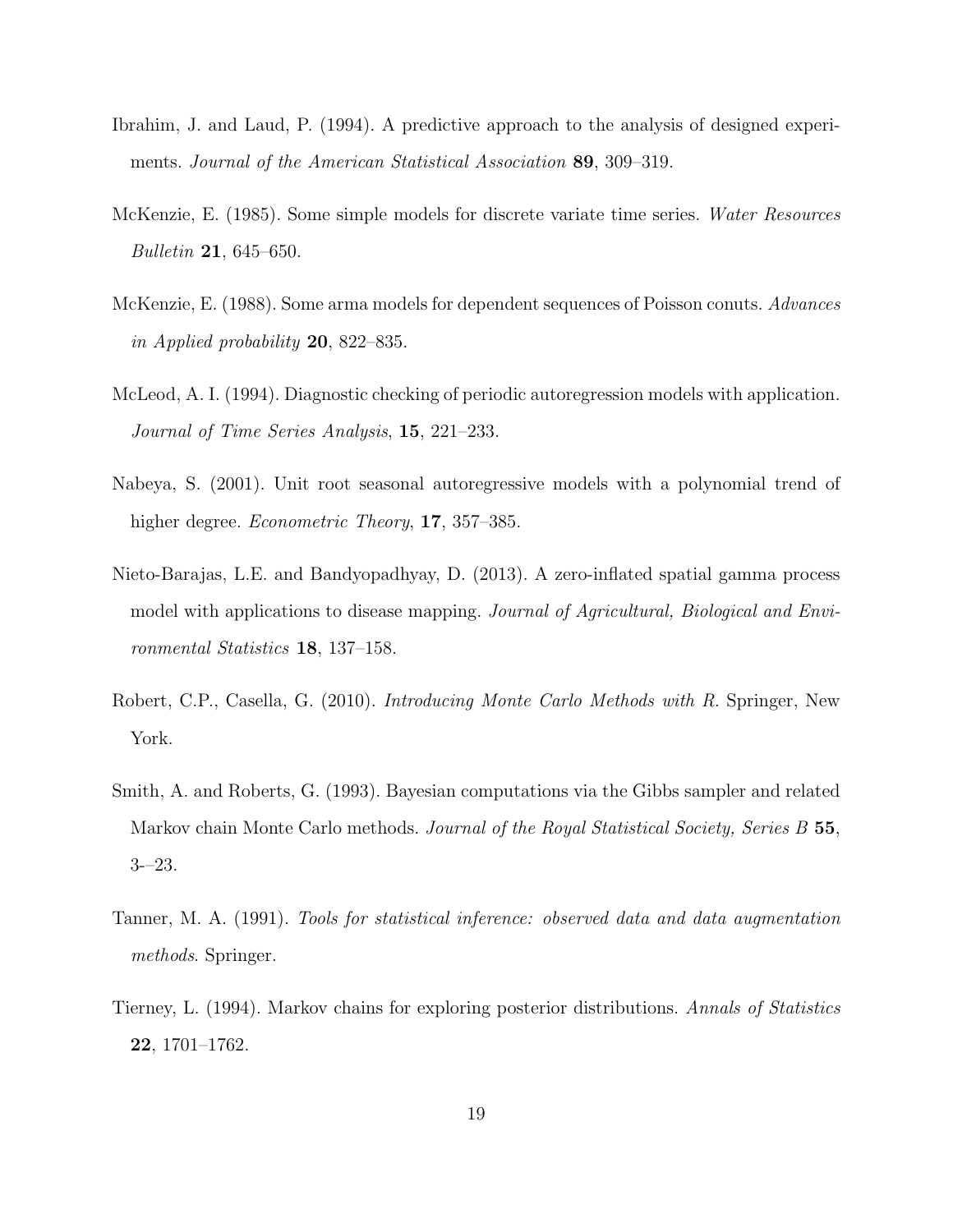<span id="page-19-1"></span>

| State $/$        |              | Type A       |                |      |                |         |      | Type B   |              |                |      |                |      |      | AR   | $GA-$ |
|------------------|--------------|--------------|----------------|------|----------------|---------|------|----------|--------------|----------------|------|----------------|------|------|------|-------|
| $\boldsymbol{p}$ | $\mathbf{0}$ | $\mathbf{1}$ | $\overline{2}$ | 3    | $\overline{4}$ | $\bf 5$ | 6    | $\theta$ | $\mathbf{1}$ | $\overline{2}$ | 3    | $\overline{4}$ | 5    | 6    |      | RCH   |
| Aguascal.        | 9.3          | 11.3         | 13.1           | 13.5 | 11.3           | 10.8    | 11.1 | 12.2     | 12.5         | 12.9           | 13.7 | 13.8           | 12.7 | 13.9 | 4.1  | 19.8  |
| Baja.Calif.      | 29.2         | 15.4         | 11.2           | 14.3 | 10.0           | 14.2    | 12.3 | 41.5     | 21.8         | 20.5           | 21.4 | 22.5           | 17.9 | 19.8 | 14.2 | 38.3  |
| Baja.Cal.S.      | 3.3          | 3.0          | 2.7            | 2.6  | 3.0            | 2.9     | 2.2  | 3.3      | 3.3          | 3.2            | 3.7  | 3.9            | 3.3  | 3.5  | 1.3  | 5.5   |
| Campeche         | 5.1          | 6.4          | 5.8            | 4.0  | 2.6            | 3.1     | 5.6  | 6.2      | 6.5          | 6.9            | 7.0  | 7.2            | 6.1  | 5.8  | 3.8  | 10.4  |
| Coahuila         | 21.6         | 27.9         | 12.0           | 13.2 | 8.8            | 11.7    | 9.4  | 28.1     | 18.5         | 17.2           | 17.8 | 17.0           | 15.2 | 15.8 | 9.7  | 27.1  |
| Colima           | 3.2          | 2.8          | 3.5            | 2.9  | 3.7            | 3.6     | 3.5  | 3.4      | 3.4          | 3.7            | 3.9  | 2.8            | 3.5  | 3.8  | 2.1  | 5.6   |
| Chiapas          | 19.0         | 22.7         | 11.6           | 14.2 | 9.3            | 15.6    | 15.6 | 55.5     | 29.6         | 24.6           | 25.7 | 20.3           | 22.4 | 22.4 | 28.9 | 38.1  |
| Chihuahua        | 19.1         | 20.2         | 14.5           | 11.9 | 8.1            | 10.1    | 6.8  | 26.0     | 15.3         | 18.3           | 15.3 | 17.3           | 17.1 | 17.3 | 14.1 | 31.7  |
| <b>CDMX</b>      | 25.1         | 17.5         | 11.7           | 11.5 | 6.6            | 12.9    | 13.2 | 78.8     | 43.8         | 33.0           | 20.6 | 24.3           | 29.5 | 25.2 | 38.5 | 49.5  |
| Durango          | 15.6         | 20.3         | 16.7           | 16.4 | 15.5           | 13.3    | 15.0 | 19.5     | 17.4         | 18.3           | 16.0 | 16.8           | 18.0 | 16.2 | 10.4 | 27.6  |
| Guanajuato       | 32.1         | 42.8         | 10.4           | 30.0 | 16.9           | 26.0    | 21.9 | 61.8     | 34.8         | 27.7           | 32.4 | 29.5           | 29.2 | 34.1 | 46.0 | 43.5  |
| Guerrero         | 19.7         | 18.1         | 10.0           | 7.4  | 4.3            | 9.6     | 5.8  | 37.7     | 15.4         | 18.2           | 17.0 | 14.9           | 16.4 | 17.5 | 16.7 | 36.4  |
| Hidalgo          | 32.8         | 37.4         | 10.0           | 24.1 | 20.8           | 23.9    | 21.5 | 71.4     | 42.2         | 32.5           | 36.4 | 34.9           | 37.2 | 35.8 | 40.0 | 51.0  |
| Jalisco          | 15.5         | 27.6         | 22.8           | 12.8 | 9.8            | 24.0    | 19.4 | 58.1     | 27.4         | 24.8           | 27.2 | 26.1           | 26.7 | 23.6 | 24.9 | 41.7  |
| Mexico           | 22.7         | 10.6         | 9.7            | 5.7  | 7.2            | 7.1     | 8.0  | 56.9     | 27.0         | 21.9           | 22.0 | 19.7           | 16.7 | 20.6 | 30.0 | 38.1  |
| Michoacan        | 16.9         | 20.5         | 8.8            | 9.8  | 10.1           | 9.2     | 13.9 | 36.2     | 21.0         | 19.7           | 20.6 | 18.9           | 21.4 | 21.3 | 16.3 | 34.5  |
| Morelos          | 19.9         | 22.3         | 13.3           | 14.8 | 12.4           | 16.3    | 13.2 | 27.3     | 21.9         | 20.8           | 16.4 | 20.1           | 17.0 | 18.9 | 13.0 | 36.5  |
| Navarit          | 10.7         | 12.1         | 9.9            | 6.7  | 8.5            | 7.9     | 8.9  | 10.3     | 10.9         | 11.6           | 10.5 | 9.5            | 10.9 | 10.5 | 5.3  | 16.8  |
| Nuevo.Leon       | 32.0         | 20.0         | 18.7           | 11.4 | 16.9           | 37.0    | 26.6 | 66.8     | 40.9         | 38.1           | 22.8 | 27.6           | 30.4 | 33.0 | 17.3 | 49.0  |
| Oaxaca           | 24.6         | 15.4         | 16.7           | 12.8 | 23.0           | 19.9    | 14.9 | 66.5     | 44.3         | 28.9           | 30.1 | 28.7           | 30.8 | 32.6 | 41.2 | 49.2  |
| Puebla           | 54.2         | 26.1         | 9.4            | 18.7 | 15.9           | 9.5     | 15.2 | 83.7     | 45.0         | 28.6           | 28.3 | 30.3           | 30.6 | 38.7 | 45.2 | 51.6  |
| Queretaro        | 30.1         | 17.3         | 17.9           | 10.7 | 15.8           | 14.3    | 32.8 | 39.9     | 23.5         | 26.2           | 21.2 | 25.0           | 28.1 | 29.1 | 18.5 | 45.0  |
| Quintana.R.      | 9.2          | 9.2          | 5.9            | 4.6  | 7.6            | 5.5     | 6.2  | 8.4      | 8.3          | 8.8            | 8.6  | 10.3           | 10.2 | 10.8 | 4.8  | 15.7  |
| San.Luis.P.      | 50.4         | 29.1         | 14.2           | 13.4 | 16.5           | 18.0    | 25.0 | 97.8     | 60.1         | 47.1           | 42.8 | 47.2           | 47.0 | 41.4 | 40.6 | 71.1  |
| Sinaloa          | 19.6         | 21.5         | 12.6           | 17.0 | 11.5           | 11.6    | 12.8 | 23.2     | 19.0         | 18.3           | 16.8 | 18.7           | 16.2 | 21.5 | 9.4  | 31.7  |
| Sonora           | 13.6         | 18.0         | 6.9            | 7.1  | 13.5           | 6.4     | 6.4  | 22.7     | 16.7         | 17.0           | 19.4 | 17.6           | 15.4 | 17.3 | 10.5 | 27.1  |
| Tabasco          | 27.2         | 23.8         | 18.1           | 9.3  | 21.5           | 25.8    | 18.3 | 54.7     | 31.0         | 32.0           | 31.9 | 26.2           | 27.7 | 27.5 | 13.9 | 43.3  |
| Tamaulipas       | 42.2         | 27.9         | 14.5           | 25.0 | 25.2           | 22.6    | 21.4 | 76.5     | 48.5         | 41.9           | 35.8 | 24.3           | 34.6 | 37.9 | 15.8 | 55.9  |
| Tlaxcala         | 11.9         | 14.4         | 7.2            | 7.5  | 10.2           | 6.2     | 9.9  | 14.2     | 15.2         | 10.1           | 12.4 | 12.7           | 11.9 | 13.9 | 11.4 | 20.9  |
| Veracruz         | 16.5         | 21.9         | 14.6           | 12.8 | 8.9            | 9.3     | 7.6  | 45.0     | 24.7         | 18.1           | 23.0 | 21.4           | 21.0 | 19.8 | 33.3 | 37.6  |
| Yucatan          | 25.4         | 29.0         | 12.2           | 9.2  | 17.1           | 9.7     | 15.7 | 41.9     | 16.7         | 19.3           | 20.3 | 22.4           | 25.8 | 26.7 | 17.2 | 39.0  |
| Zacatecas        | 12.1         | 15.3         | 8.4            | 5.8  | 6.6            | 7.0     | 7.7  | 8.9      | 11.7         | 12.9           | 13.9 | 13.9           | 14.8 | 15.4 | 9.6  | 21.4  |

Table 1: L-measure [\(9\)](#page-11-0) with  $\nu = 1/2$  when fitting type A and B models for  $p = 0, ..., 6$  to maternal mortality data for the 32 states of Mexico. Smallest value, within each model type is shown in bold. L-measure for  $INAR(1)$  and  $INGARCH(1,1)$  models are also included in the last two columns.

<span id="page-19-0"></span>

Figure 2: Simulated  $\{X_t\}$  paths for  $t = p + 1, \ldots, 100$ . Across columns:  $p = 1$  (first),  $p = 3$ (middle) and  $p = 5$  (last). Across rows: type A (top) and type B (bottom).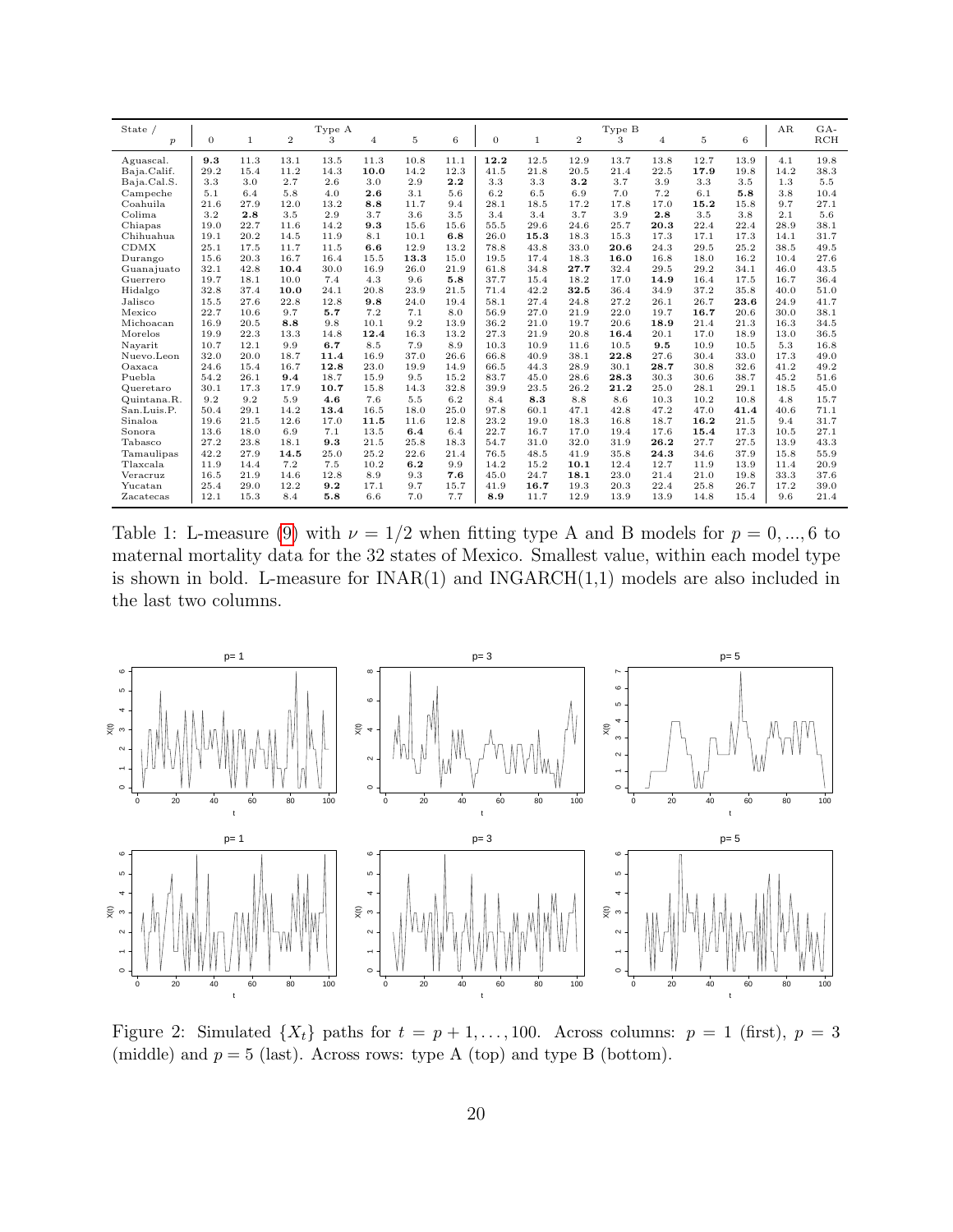<span id="page-20-0"></span>

Figure 3: MCMC convergence diagnostics for  $\mu$  in type A model for Coahuila state. Trace plot, ergodic means, autocorrelation function and probability histogram.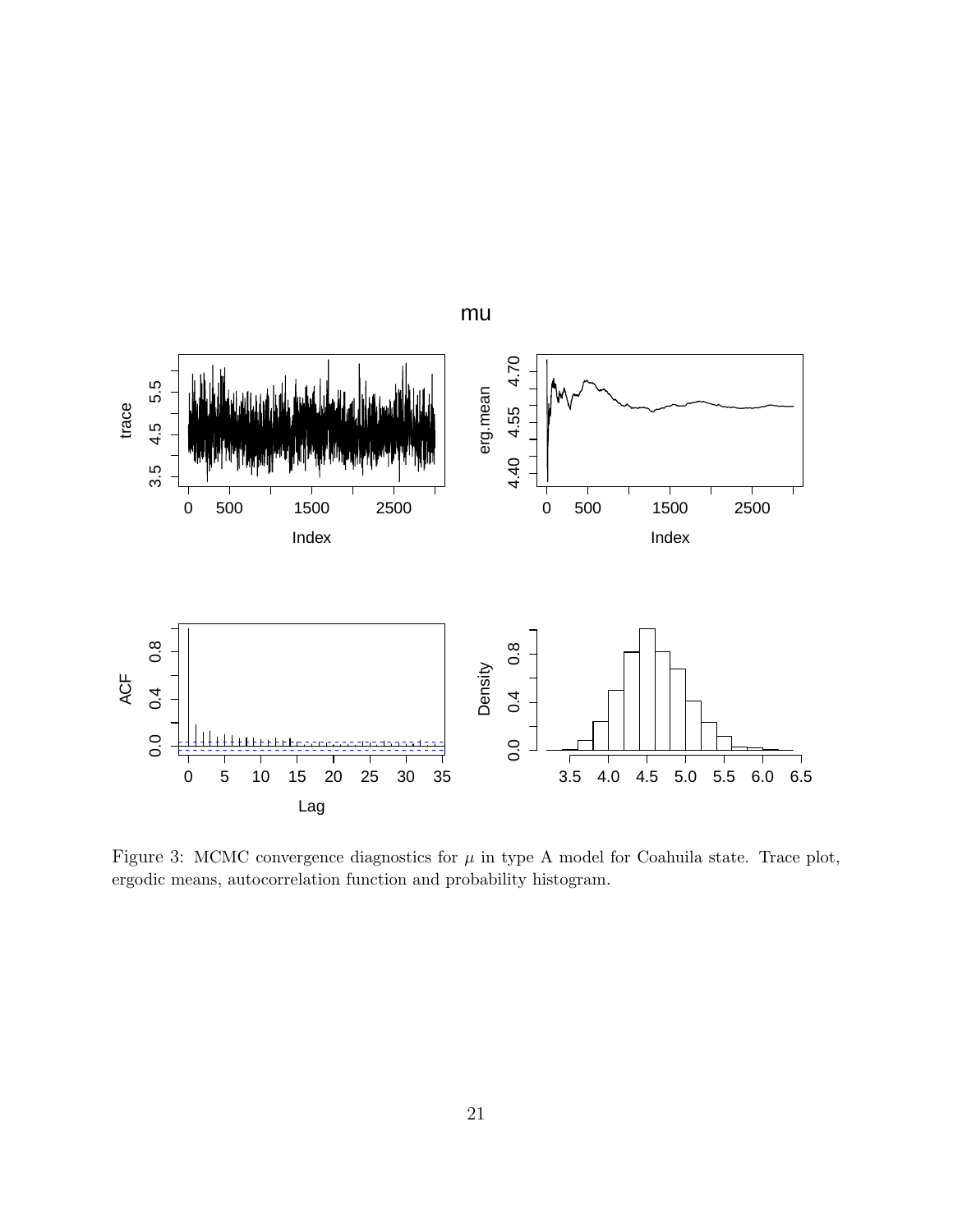<span id="page-21-0"></span>

Figure 4: Maternal mortality for Baja California state. Best fitting models. Type A with  $p = 4$ (left) and type B with  $p = 5$  (right). Observed data (solid grey), point prediction (thick dotted red) and 95% credible interval (dotted red).

<span id="page-21-1"></span>

Figure 5: Maternal mortality for Coahuila state. Best fitting models. Type A with  $p = 4$  (left) and type B with  $p = 5$  (right). Observed data (solid grey), point prediction (thick dotted red) and 95% credible interval (dotted red).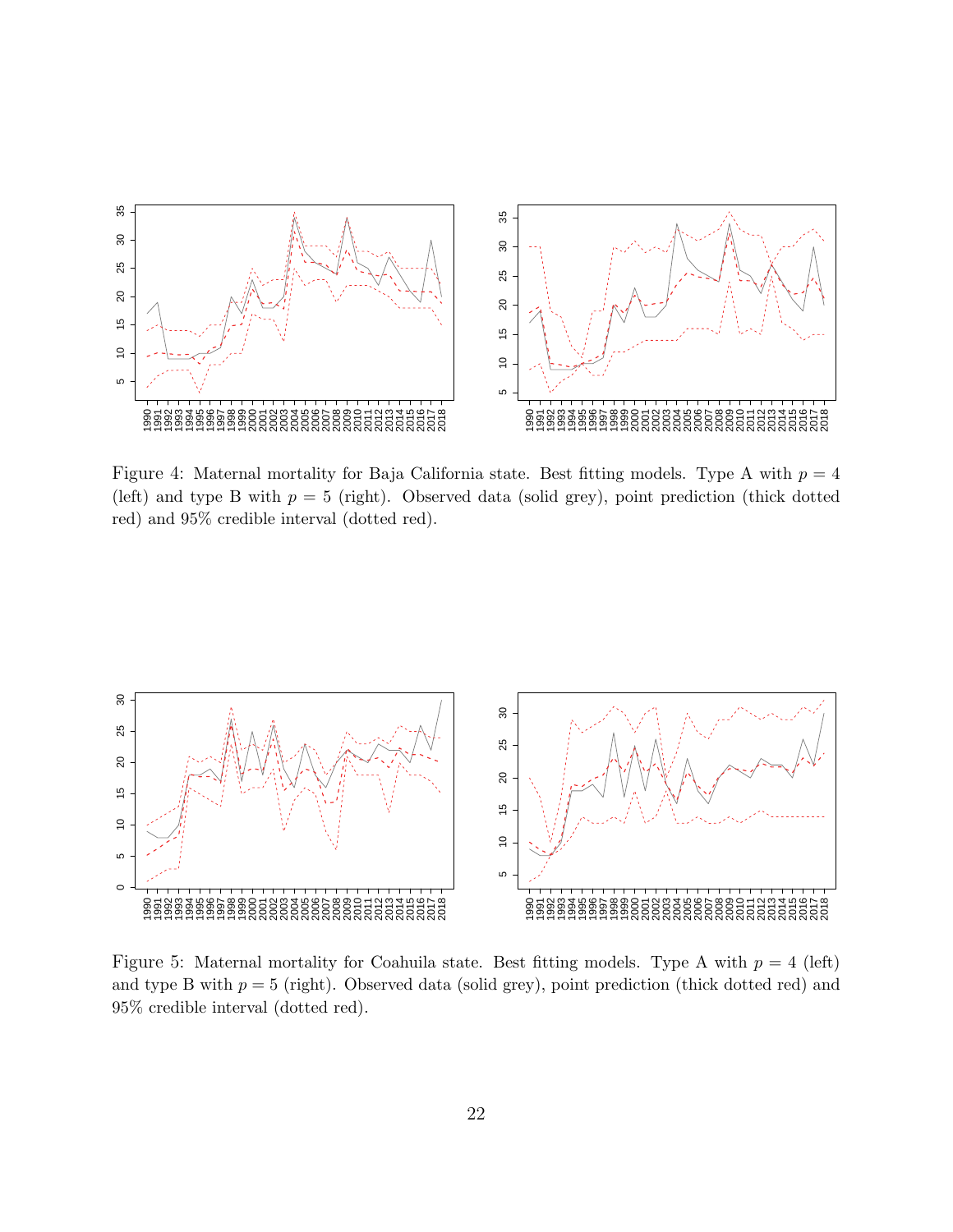<span id="page-22-0"></span>

Figure 6: Maternal mortality for CDMX (Mexico City) state. Best fitting models. Type A with  $p = 4$  (left) and type B with  $p = 3$  (right). Observed data (solid grey), point prediction (thick dotted red) and 95% credible interval (dotted red).

<span id="page-22-1"></span>

Figure 7: Maternal mortality for Colima state. Best fitting models. Type A with  $p = 1$  (left) and type B with  $p = 4$  (right). Observed data (solid grey), point prediction (thick dotted red) and  $95\%$ credible interval (dotted red).